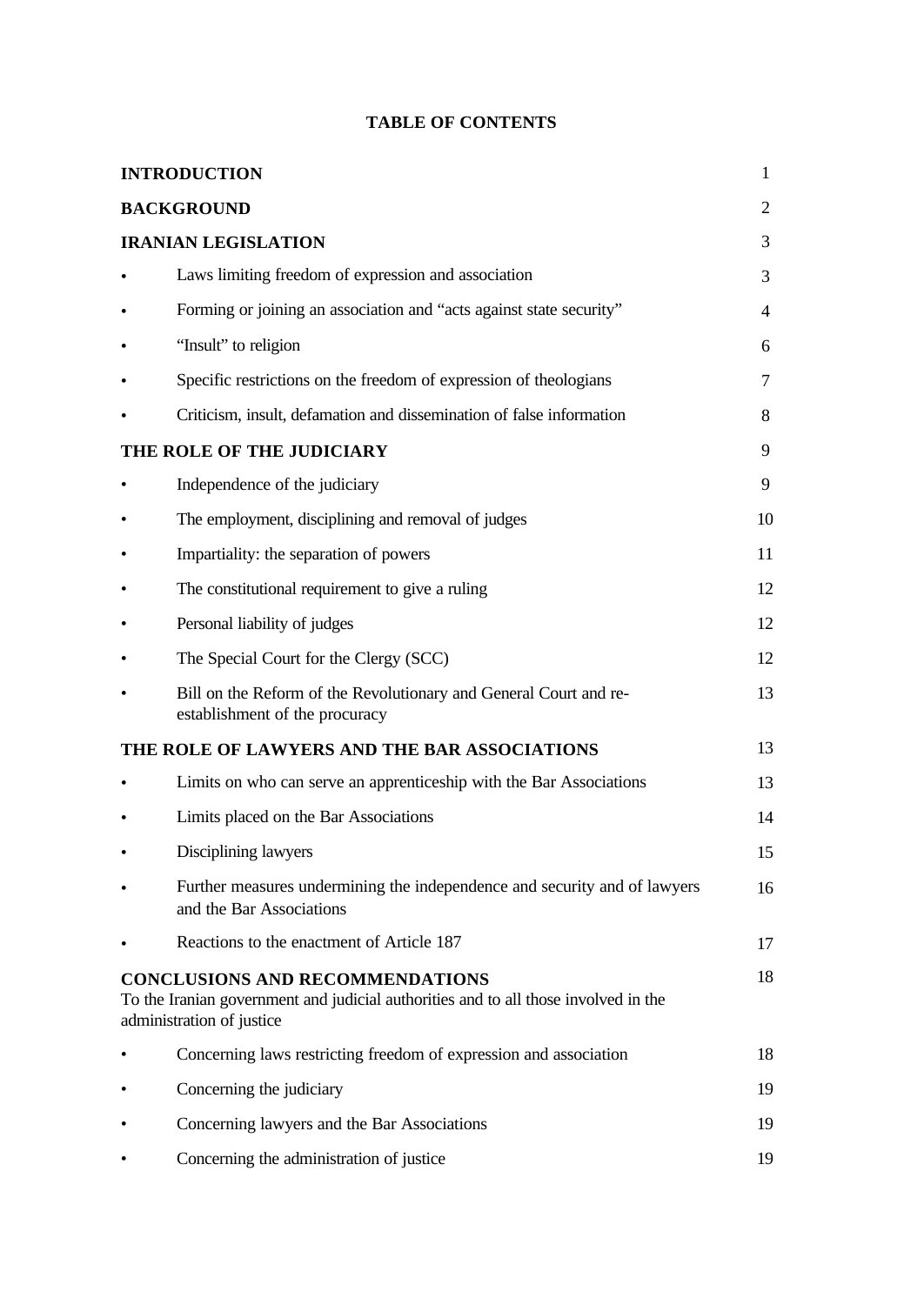# **Iran**

## **A legal system that fails to protect freedom of expression and association**

## **INTRODUCTION**

The Constitution of the Islamic Republic of Iran contains many important safeguards of rights and freedoms that are guaranteed in the international instruments to which Iran is a state party (see box), including those relating to freedom of expression and fair trial. These seek to ensure that all individuals enjoy the same rights under law, and the human dignity that follows from this.

| Human rights treaties that Iran has ratified: |                                                                                          |  |  |  |  |  |
|-----------------------------------------------|------------------------------------------------------------------------------------------|--|--|--|--|--|
| l e                                           | 1968 - International Convention on the Elimination of All Forms of Racial Discrimination |  |  |  |  |  |
| I۰                                            | 1975 - International Covenant on Civil and Political Rights                              |  |  |  |  |  |
| I۰                                            | 1975 - International Covenant on Economic, Social and Cultural Rights                    |  |  |  |  |  |
| I۰                                            | 1976 - Convention relating to the Status of Refugees                                     |  |  |  |  |  |
| I۰                                            | 1976 - Protocol relating to the Status of Refugees                                       |  |  |  |  |  |
| l e                                           | 1994 - Convention on the Rights of the Child                                             |  |  |  |  |  |

There is also a vigorous human rights debate in Iran's parliament, the Islamic Consultative Assembly (ICA), amongst members of the judiciary, non-governmental and professional bodies such as the Bar Association, and many newspapers.

There are, however, issues of particular concern to Amnesty International regarding the implementation of international human rights safeguards, including in connection with freedom of expression and association and the administration of justice. The organization has repeatedly addressed the Iranian authorities on behalf of individual prisoners of conscience and people whose basic human rights appeared to be at risk, and has called for legislation to be reviewed and reforms to be implemented.

In August 2001, Amnesty International sent to the government and judicial officials a detailed memorandum on concerning freedom of expression and the administration of justice, which forms the basis of this report. The memorandum examined laws relating to freedom of expression, independence of the judiciary and restrictions on the Bar Association and right to defence, along with other issues relating to the administration of justice. The memorandum aimed to contribute to the debate in Iran and suggested ways of bringing laws and practice into harmony with Iran's international human rights obligations. Amnesty International asked the government of Iran and its judicial authorities for their comments on the memorandum. By the end of December 2001 the organization received acknowledgment that the government and judicial authorities had received the memorandum, but no comments or clarifications were received.

Amnesty International's further concerns in Iran include prolonged and often incommunicado detention, torture and ill-treatment of prisoners, including the use of cruel,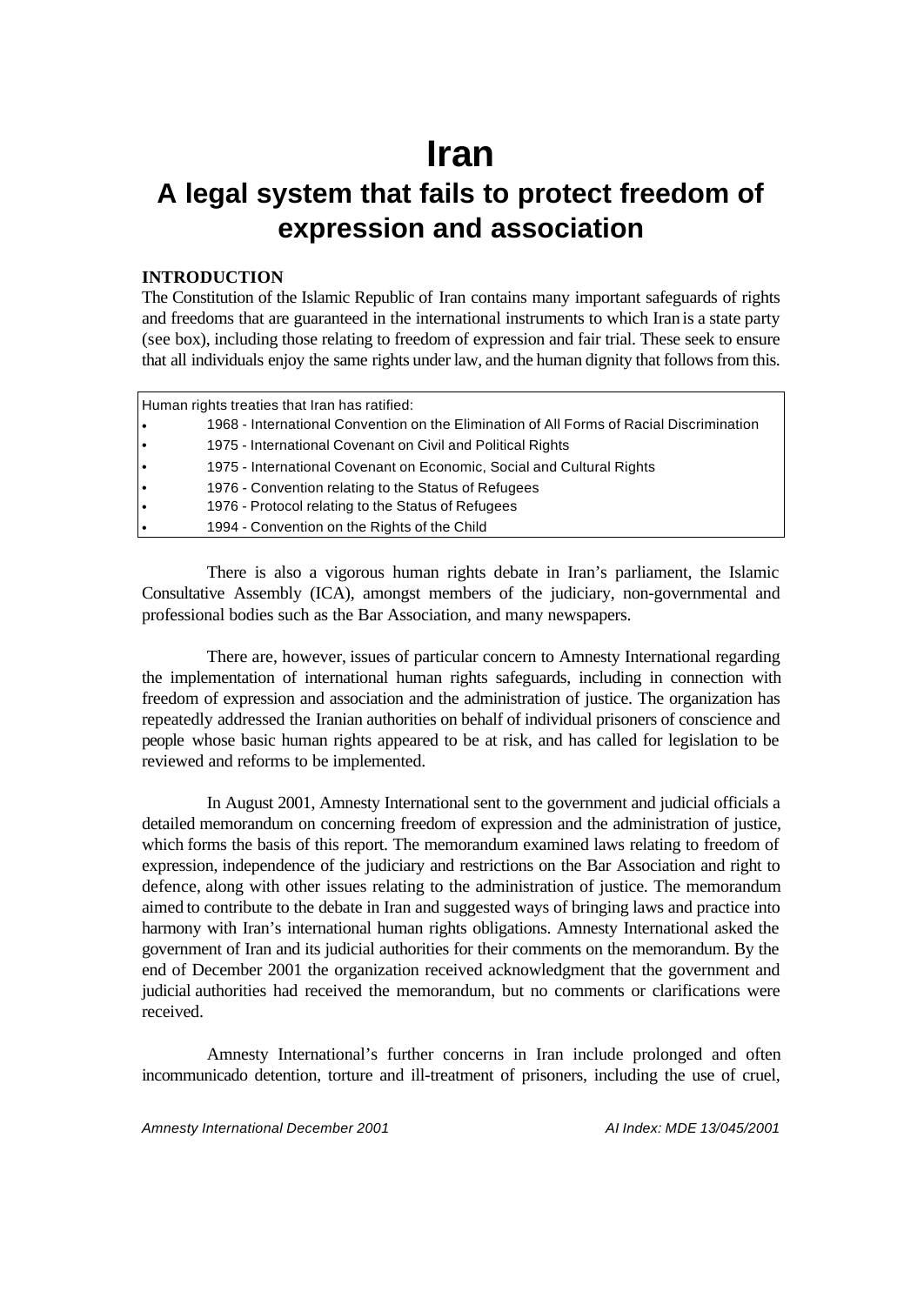inhuman and degrading punishments such as flogging and amputation; impunity of state officials for human rights violations; the extensive use of the death penalty and its public implementation and discriminatory laws including those relating to women's rights.

## **BACKGROUND**

Freedom of expression and association in Iran is curtailed by legal restrictions and by flaws in the administration of justice. It has resulted in unfair trials and the imprisonment of prisoners of conscience.

Iran's Constitution guarantees freedom of belief. However, restrictions on freedom of expression and association in Iranian law go beyond both the Iranian Constitution and the international human rights treaties to which Iran is a state party. Restrictive, contradictory and vaguely worded provisions contained in the Penal Code, the Theologians' Law - a body of law that deals with offences committed by clerics - and the Public and Revolutionary Courts' Procedural Law undermine the right to freedom of expression. For example, the Penal Code prohibits a range of activities, such as those connected with journalism or public discourse, which do not amount to recognizably criminal offences.

|     |  |  |  |                                                         | Sources referred to in this report that relate to minimum international standards concerning              |  |
|-----|--|--|--|---------------------------------------------------------|-----------------------------------------------------------------------------------------------------------|--|
|     |  |  |  |                                                         | administration of justice and the duties of lawyers, prosecutors and the judiciary include the following: |  |
| l e |  |  |  |                                                         | United Nations' Basic Principles on the Independence of the Judiciary                                     |  |
|     |  |  |  | United Nations' Basic Principles on the Role of Lawyers |                                                                                                           |  |
|     |  |  |  | United Nations' Guidelines on the Role of Prosecutors   |                                                                                                           |  |

The restrictions set out in national law are exacerbated by structural flaws in the judicial system. The judiciary does not enjoy the independence accorded to it by constitutional provisions and the functions of investigator, prosecutor and judge are frequently combined, bringing the impartiality of the judge into question. Lower court judges are under pressure to investigate and prosecute allegations that may be brought by a superior judicial official who is often the official directly responsible for their appointment and continued employment as a judge and judges must provide rulings for which they may be held personally responsible even when there is, as noted in Article 167 of the Constitution, "silence or deficiency of law".

The Bar Association in Tehran and other regional centres in Iran were re-established by the judicial authorities in 1999 after many years in abeyance. Restrictions on its functions weaken its independence and therefore safeguards against unfair trial. The function of the Bar Association to grant licences to newly qualified lawyers and to freely choose its own representatives are, for example, essential safeguards of the independence of the Bar Association. Recent legislation, however, has removed these functions. The judiciary controls who is eligible for apprenticeship places with the Bar Association, entry into the legal profession, and continued functioning as a lawyer. This weakens the independence of the Bar Association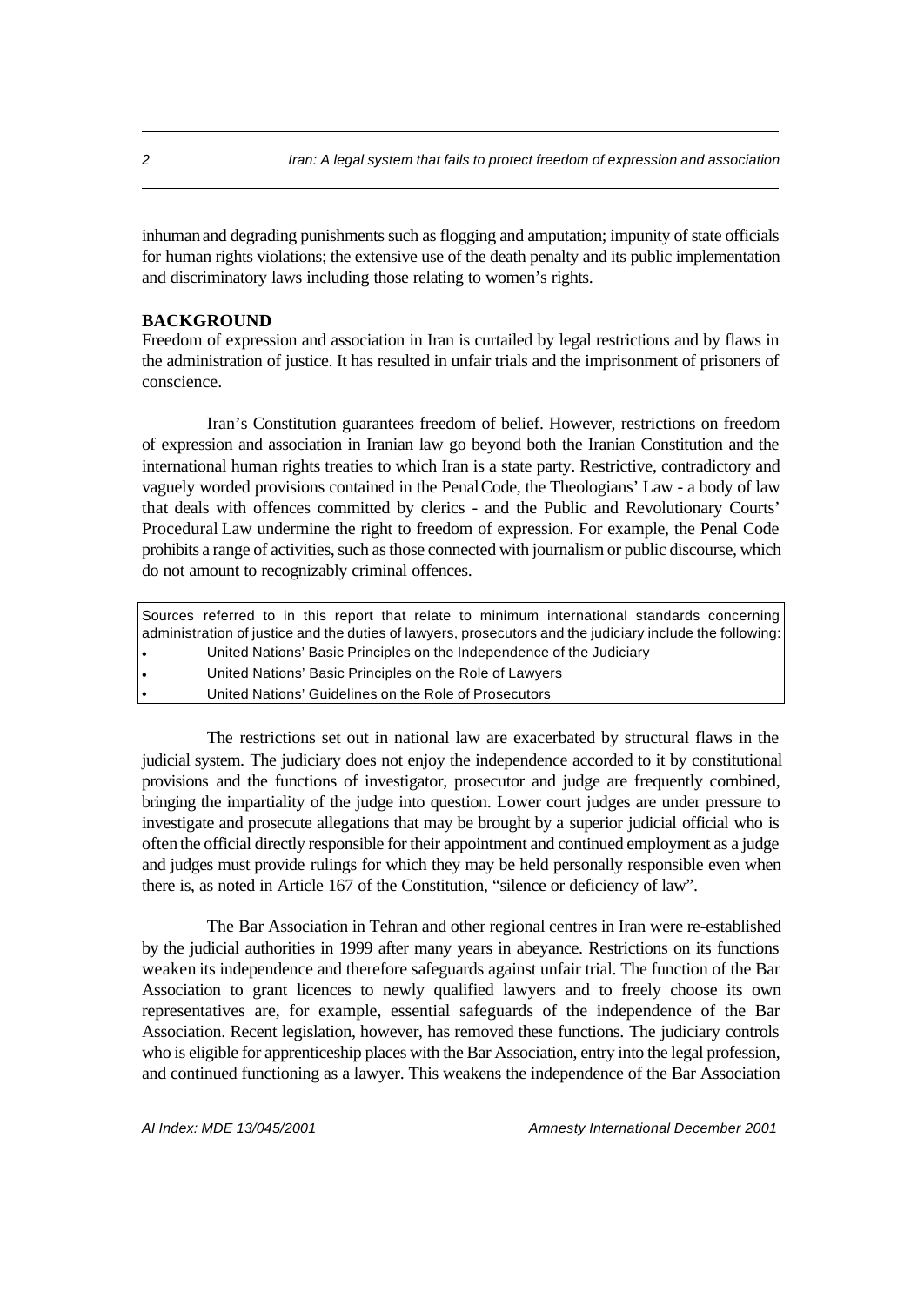and undermines the professional integrity, security and independence required by lawyers and could lead to exclusion on the basis of ethnic origin, religion, or beliefs.

Taken together, these flaws have obstructed the delivery of justice. Over recent years there have been a catalogue of victims of arbitrary detention, unfair trial and imprisonment for no reason other than the expression of their conscientiously held beliefs. Such practices are not only contrary to Iran's own Constitution but also violate international human rights standards.

An academic conference entitled *Iran After the Elections* held in Berlin in April 2000, in which a number of Iranian intellectuals participated, was disrupted by political groups based outside Iran. The conference was filmed by Iran's state broadcasting company and shown in Iran, where it caused controversy. On return to Iran, the participants were summoned for questioning and some were detained, often for prolonged periods. In October and November 2000, participants and translators of conference papers were tried on serious but vaguely worded charges concerning "attempts against national security", "propaganda against the state" and "insulting Islam". At least nine people were convicted and sentenced to prison terms, yet the only evidence against them seems to have been their presence and presentations at the conference. These presentations were, in fact, reproduced and published in late 2000, in a book (see page 5) authorized by the Ministry of Culture and Islamic Guidance. At the time of writing, many of their cases were being heard by the Tehran appeals court.

This report aims to inform and support the arguments of all those engaged in seeking reform of Iran's judicial system in line with its international human rights obligations. Amnesty International's recommendations are addressed to all Iranian nationals involved in the administration of justice.

## **IRANIAN LEGISLATION**

#### **• Laws limiting freedom of expression and association**

Legal safeguards for freedom of expression and association are recognized by the Constitution and international human rights treaties to which Iran is a state party. The basis for individual freedom of expression is found in Article 23 of the Constitution. It states that "The investigation of individuals' beliefs is forbidden" and that "no one may be molested or taken to task simply for holding a certain belief". Article 24 also provides for freedom of expression in press and publications.

Restrictive, contradictory and vaguely worded provisions contained in the Penal Code, the Theologians' Law and the Public Courts and Revolutionary Tribunals Procedural Law, however, undermine the full exercise of the right to freedom of opinion and expression. Such limitations in national law go beyond those permitted under the Constitution and Article 19 (3) of the International Covenant on Civil and Political Rights (see box).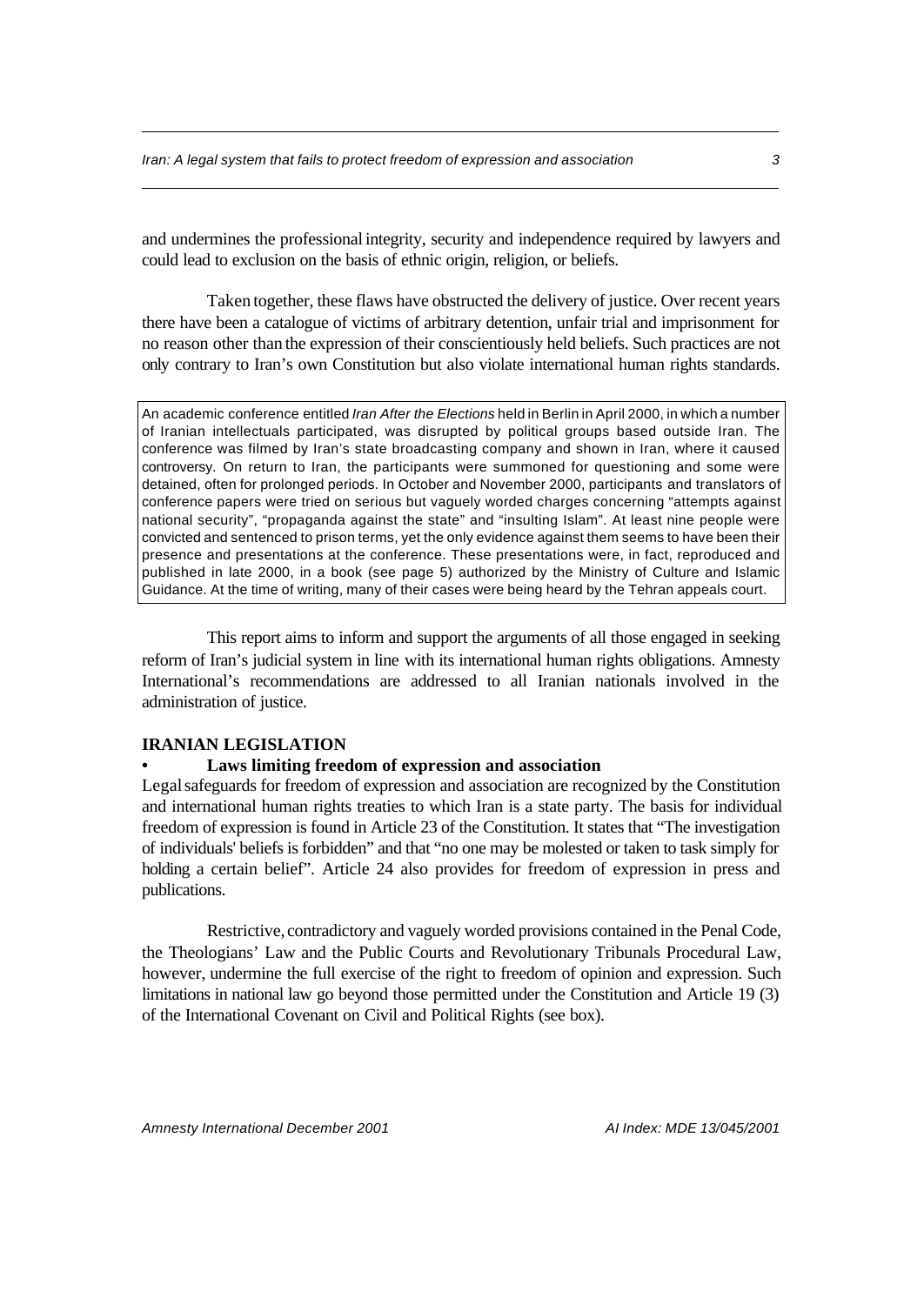Article 19 of the International Covenant on Civil and Political Rights, to which Iran is a state party, sets out the minimum international standards for freedom of expression and association. It states that:

1. Everyone shall have the right to hold opinions without interference;

2. Everyone shall have the right to freedom of expression; this right shall include freedom to seek, receive and impart information and ideas of all kinds, regardless of frontiers, either orally, in writing or in print, in the form of art, or through any other media of his choice;

3. The exercise of the rights provided for in paragraph 2 of this article carries with it special duties and responsibilities. It may therefore be subject to certain restrictions, but these shall only be such as are provided by law and are necessary: (a) For respect of the rights or reputations of others; (b) For the protection of national security or of public order (*ordre public*), or of public health or morals.

## **• Forming or joining an association and "acts against state security"**

The Penal Code contains a number of vaguely worded articles relating to association and "national security" which prohibit a range of activities, such as those connected with journalism or public discourse, which do not amount to recognizably criminal offences. Articles 498 and 499 state that whoever forms or joins a group or association either inside or outside the country, which seeks to "disturb the security of the country" will be sentenced to between two and 10 years' imprisonment, yet there is no definition of "disturb" or "security of the country" in the Code.

Restrictions to freedom of expression and association need to be clearly set out in national law. They must be consistent with international human rights standards and should make clear that such provisions do not apply to those who are exercising their rights to freedom of opinion, expression, association, who are neither using nor advocating the use of violence.

Articles 500 and 610 deal with national security and are similarly vaguely worded. Article 500 states that "...anyone who undertakes any form of propaganda against the state...will be sentenced to between three months and one year in prison." Under Article 610, two or more persons who conspire to commit or facilitate a non-violent offence against internal or external security of the nation will be imprisoned for between two and five years. Again, 'security' and 'propaganda' are not defined in the Penal Code. In practice these articles have been used to detain, try and convict journalists, intellectuals and social commentators who have done no more than express their conscientiously held beliefs in writing or in public statements.

For example, 29 individuals who participated in or provided services for a conference entitled*Iran After the Elections* held at the Heinrich Böll Institute in Berlin in April 2000 were tried in November and December 2000 by the Islamic Revolutionary Court. The charges against them included indeterminate "acts against state security", "collaboration with counterrevolutionary groups", "forming or membership of a group or association that seeks to disturb state security", "propaganda against the state" and "insulting Islam".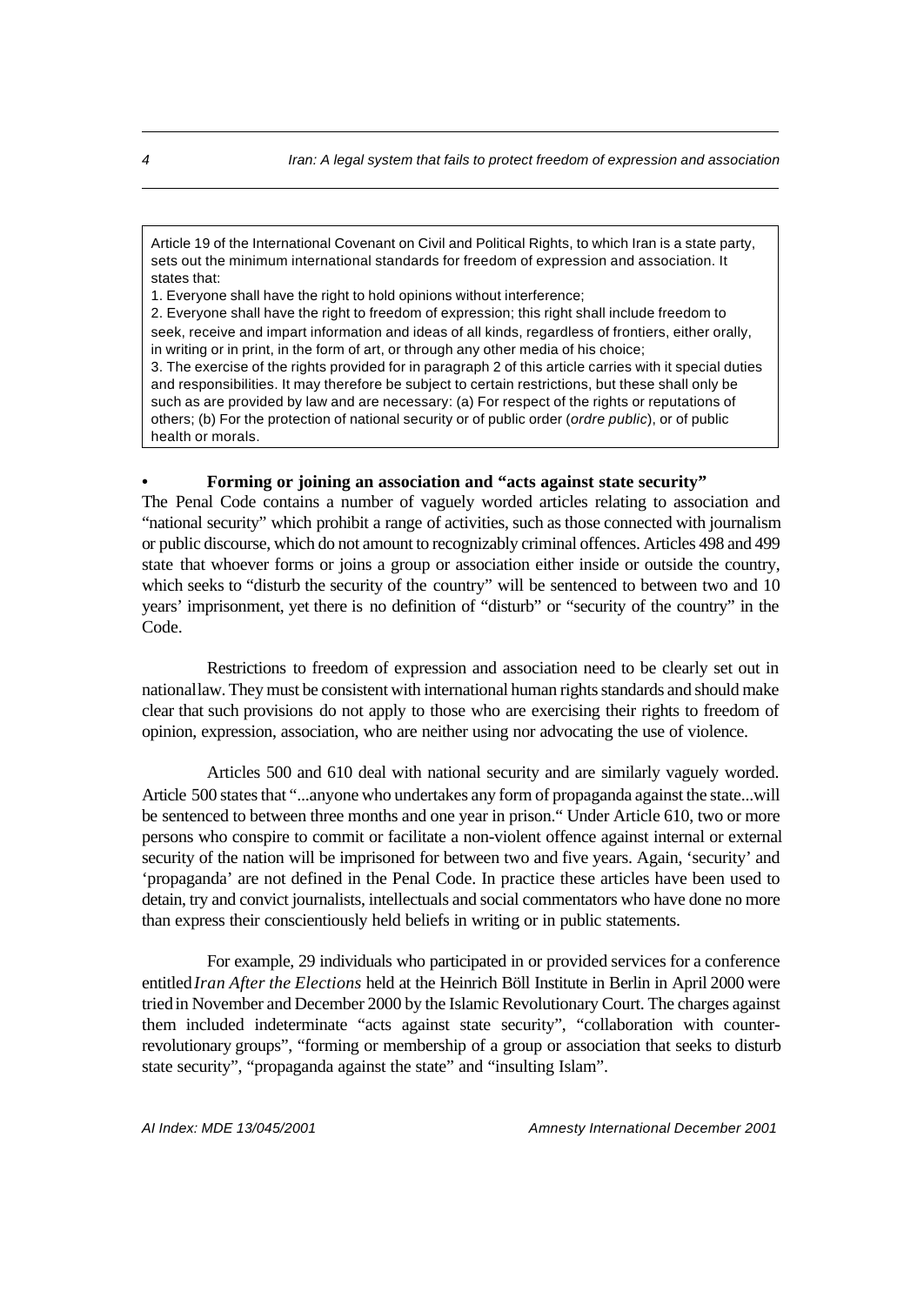The charges centres on Articles 498 and 500 of the Penal Code. At least nine of the defendants were convicted and sentenced to prison terms by the lower court, yet no evidence was produced to suggest that the defendants were involved in any violent activities connected with their participation at the conference. The sole evidence seems to have been limited to the defendants' presence and their presentations at an academic conference. These same presentations were later reproduced and published in late 2000, in a book entitled "*Konferans-e Berlin; Khedamat ya Khiyanat*", (The Berlin Conference: Service or Treason). The book was fully authorized by the Ministry of Culture and Islamic Guidance and was, therefore, legally published.

Human rights lawyer Mehrangiz Kar [f], 58 and journalist Akbar Ganji, 42, were two of the participants at the conference in Berlin. Both were detained and convicted as a result of their participation at the conference (see boxes on each).

> Mehrangiz Kar was arrested and detained following her return from the conference. In December 2000, she was tried and sentenced to four years' imprisonment for statements that she made at the conference. She was released on bail prior to the appeal court hearing in November 2001.

> At the conference she made statements which did not incite to violence. According to the charge sheet, she stated that "that the Islamic system has violated the human rights and the rights of the Iranian nation over the past 21 years…" and that "It [is] necessary to carry out an examination of the State's record not only over the past ten years, but over the past 21 years. This is what the Iranian people expect from the reformist current in Iran. To make up for the violation of their human rights during the past 21 years." She also stated that:

Mehrangiz Kar © Heinrich Böll Institute

"Iran's legal structure in various ways operates completely against women's human rights. On family matters, the women have no rights, either as a spouse or as a mother... Sometimes when I am meant to speak about women's rights, believe me when I say that I feel deeply disgusted, because I have to give a long list of violations of women's rights, for which I do not have any solutions. And the solutions that are sometimes published in the country's newspapers, are random solutions. As long as the conservatives have all the levels of power in their hands, there was only one view, and all used to say "This is it", and this is what Islam is all about. Islam has stoning; it has some heavy punishments; Islam does not allow women to reach high positions; and so on and so forth. And many of those who, because of their involvement in cultural production, believe that laws need to be critiqued, run away from this field of activity and have already done so, in order to avoid exposing their and their families' lives and reputations to danger….If, in a country, one half of the population is subjected to financial, corporal, emotional and personal violence by the country's binding laws, and still women's rights are not an "issue", then what is an issue?"

Amnesty International believes that those convicted and imprisoned by the lower court - where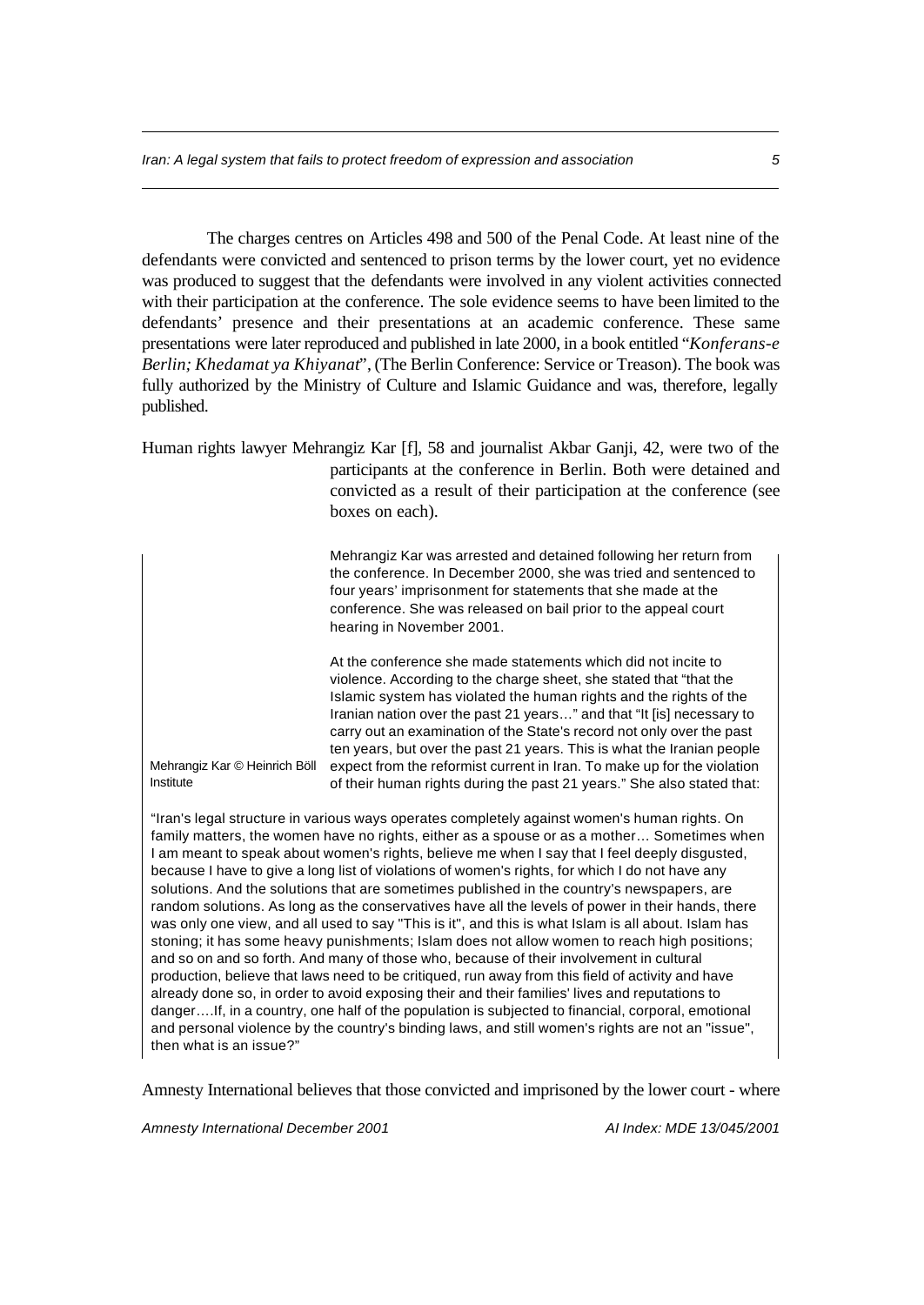they are still detained - are prisoners of conscience, punished for the non-violent expression of their conscientiously held beliefs. At the time of writing, many appeal hearings of the sentences were being heard. Amnesty International has repeatedly called for all charges to be dropped and for those still detained to be released immediately and unconditionally.

> Akbar Ganji, like the other participants, was accused, under Article 498 of the Penal Code, of "taking part in an attempt against internal security" together with elements from the "subversive and belligerent" political groups based outside the country, some of whose members attended the event. Under Article 500 they were charged with conducting "propaganda against the Islamic system". The "proof" of the charges were provided by statements he made at the conference.

Akbar Ganji © Heinrich Böll Institute

Akbar Ganji reportedly stated, for example, that "human history has shown that democracy cannot be created by revolutionary means and that revolutions and revolutionaries have been unable to establish

democratic governments." Additionally, he reportedly stated that "We do not have the right to tell people what to wear and what not to wear. I consider the democratic project, the process of democratization of Iran to be an irreversible project. Democracy shall certainly rule in Iran. We shall certainly see a free and democratic Iran."

Akbar Ganji was detained in April 2000 in connection with these and other statements, none of which incited to violence. He was kept in solitary confinement for a prolonged period of time prior to his trial. In December 2000, he was sentenced to 10 years' imprisonment. During the period prior to his appeal court hearing, he was not released. The sentence was reduced by the appeal court to six months' imprisonment in May 2001. He was not released and was re-arrested while still in custody and placed in solitary confinement for 45 days, according to his wife Ma'soumeh Shaf'ie. The appeal court verdict was immediately challenged by the Tehran judiciary.

Akbar Ganji had been in detention for over one year when, in July 2001, new charges were made against him. Replying to a journalist's question about how fresh charges could be made while his client was in prison, Akbar Ganji's lawyer reportedly stated that "the court probably read one of his books." A court hearing in the same month increased the appeal court's verdict to six years' imprisonment and on 16 August 2001 his lawyer stated that he had been in solitary confinement for 81 days and "everyone knows the psychological impact it has on the detainee".

During the court hearings in November 2000 he stated that Akbar Ganji had been ill treated in custody and lodged a complaint against the head of the Tehran judiciary. Amnesty International is unaware of any independent judicial investigation into these complaints. Akbar Ganji is a prisoner of conscience and should be released immediately and unconditionally.

#### **• "Insult" to religion**

For many centuries, Iran has enjoyed a tradition of debate, discussion and interpretation of religious precepts, yet laws relating to religion have been used repeatedly to limit freedom of expression. These include, in particular, Articles 513 of the Penal Code and Articles 6 and 26 of the Press Code.

*AI Index: MDE 13/045/2001 Amnesty International December 2001*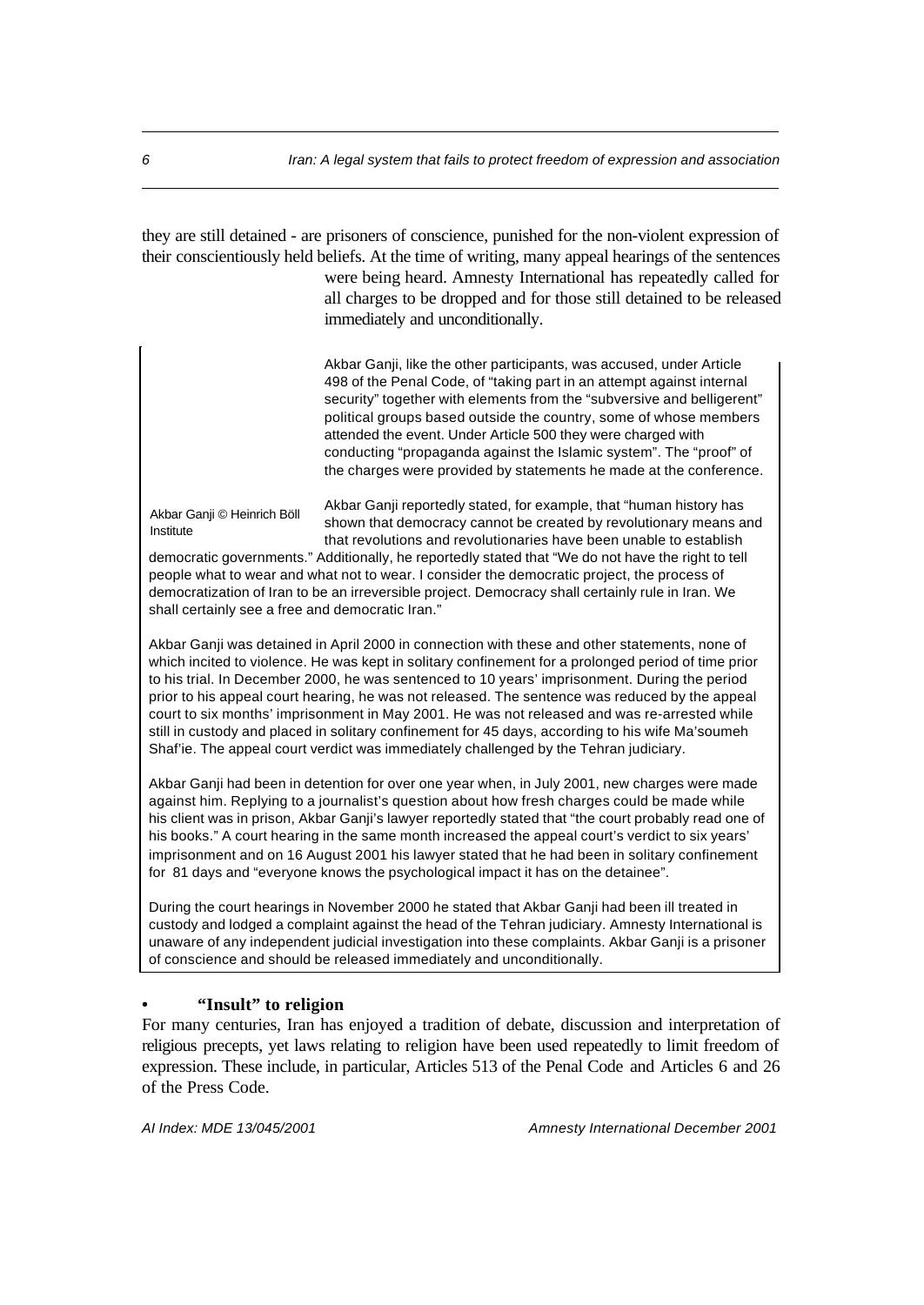Under Article 513, offences considered to amount to an "insult" to religion can be punished by death or prison mtermsimprisonment of between one and five years. Similarly, Articles 6 and 26 of the Press Code proscribe "writings containing apostasy and matters against Islamic standards [and] "the true religion of Islam...", but state that such cases will be heard in a criminal court. Article 6 of the Press Code specifically states that those convicted will be "assigned punishments according to Article 698 of the Penal Code." This article concerns the intentional creation of "anxiety and unease in the public's mind", "false rumours" or writing about "acts which are not true", even if it is a quotation, and provides for between two months and two years' imprisonment or up to 74 lashes.

Neither the Penal Code nor Press Code specifically define what activities constitute insult to religion, and both have been used to punish people for the expression of their opinion. For example, journalists connected with the newspaper *Neshat* (Happiness), including the publisher, Latif Safari, editor Mashallah Shamsolvaezin and another journalist, Emadeddin Baqi, were detained, tried, convicted and sentenced, each to prison terms in excess of two years, for the publication of two articles which discussed the place of the death penalty in society. The court considered the two articles to amount to "insults to religion."

## **• Specific restrictions on the freedom of expression of theologians**

Vaguely worded articles in the Theologians' Law have resulted in the closure of newspapers and the prosecution, conviction and imprisonment of theologians for the expression of their views, whether in print or public discourse. According to Article 18 of this law, "acts which customarily cause insult to the dignity of Islamic theology (clergy) and the Islamic Revolution are interpreted as an offence for theologians." Such unspecified "acts" have resulted in unfair trials, notably of alleged press violations being tried in the Special Court for the Clergy and the imprisonment of prisoners of conscience.

On 27 November 1999 former Interior Minister and Vice President Hojjatoleslam Abdollah Nouri, publisher of the banned newspaper, *Khordad,* was sentenced to five years' imprisonment by the Special Court for The Clergy after an unfair trial.

Abdollah Nouri faced 20 charges based on "insult" and "defamation", none of which were defined or specified in any way. He was accused of publishing "anti-Islamic" articles, insulting government officials, promoting friendly relations with the United States of America and giving publicity to Ayatollah Hossein Ali Montazeri, under house arrest since 1997.

Abdollah Nouri's trial was mostly held in an open court and he had access to legal representation of his choice. However, the trial fell far short of international standards for fair trial: the Special Court for the Clergy is not independent (see below), and the judge called a halt to the defence, instructing the lawyer simply to submit the text of his defence. Prior to receiving this, the jury, picked by the judge, declared Abdollah Nouri guilty on 15 of the 20 charges.

Abdollah Nouri did not appeal against the sentence, stating that he did not recognize the court or its verdict. He was taken to Evin prison following the trial and his newspaper *Khordad* has now been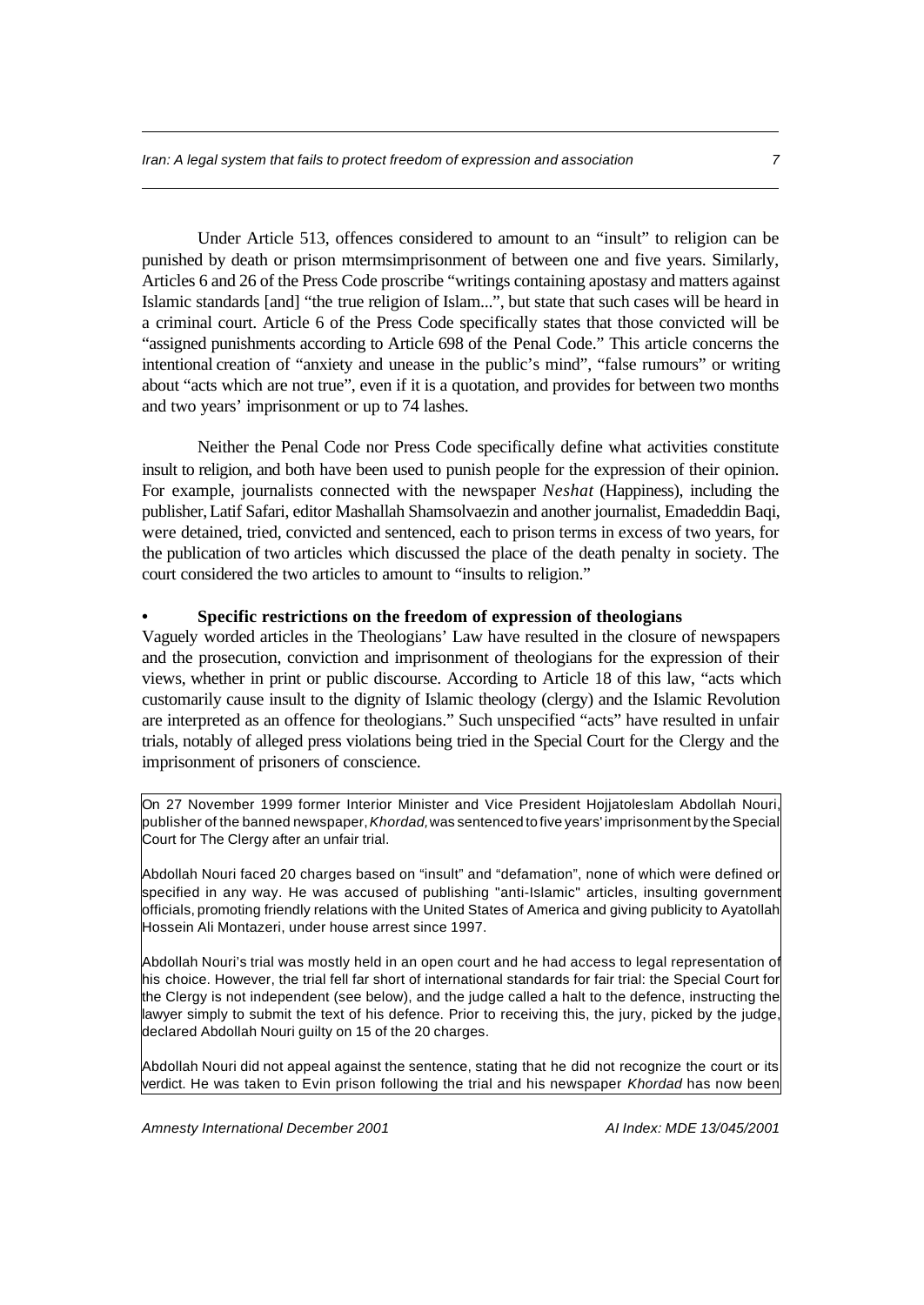banned for an indefinite period of time. Abdollah Nouri is a prisoner of conscience and should be released immediately and unconditionally.

## **• Criticism, insult, defamation and dissemination of false information.**

At least nine laws, many of which are vague and overlap, deal with criticism, insult and defamation, notably of state officials; and at least one deals with the dissemination of "false information". The punishments for such charges include imprisonment and the cruel, inhuman and degrading punishment of flogging.

Article 27 of the Press Code provides for the cancellation of an individual's permit to publish and referral to the courts without the requirement of a formal complaint being lodged at the Press Court where there has been an alleged insult to "the Leader or the Leadership Council of the Islamic Republic of Iran and the indisputable Sources of Imitation"<sup>1</sup> . Article 30 of the same code prohibits the publication of articles containing personal insults, defamation, and other offences, but no indication is given as to what constitutes these serious infractions.

The Penal Code addresses the issues of criticism and insult in the vaguely worded Articles 514, 608 and 609. Article 514 singles out "insults" made against the late Ayatollah Ruhollah Khomeini, the first Leader of the Islamic Republic of Iran, Article 608 provides for flogging and a fine as punishment for "insulting others, such as using foul language or indecent words..." Article 609 states that criticism of a wide range of state officials in connection with carrying out their work can be punished by a fine, 74 lashes or between three and six months' imprisonment for insult. Once again, the Penal Code provides no guidance regarding what determines "criticism" or "insult".

Article 697 of the Penal Code considers defamation. It states that if an individual makes allegations of an act that "can be considered an offence according to law", but cannot prove that it is true, that person will be sentenced to between one month and one year's imprisonment or 74 lashes or a sentence combining the two. However, if the statements are proven, but the judge concludes that it is a "propagation of obscenities", the person will also be sentenced.

 $1$  The Human Rights Committee has stated that "...when a State party imposes certain restrictions on the exercise of freedom of expression, these may not put in jeopardy the right itself". In the January 2000 report to the UN Commission on Human Rights, the Special Rapporteur on the promotion and protection of the right to freedom of opinion and expression urged "all Governments to ensure that press offences are no longer punishable by terms of imprisonment, except in cases involving racist or discriminatory comments or calls to violence. In the case of offences such as "libeling", "insulting" or "defaming" the head of State and publishing or broadcasting "false" or "alarmist" information, prison terms are both reprehensible and out of proportion to the harm suffered by the victim. In all such cases, imprisonment as punishment for the peaceful expression of an opinion constitutes a serious violation of human rights." (E/CN.4/2000/63, para 205)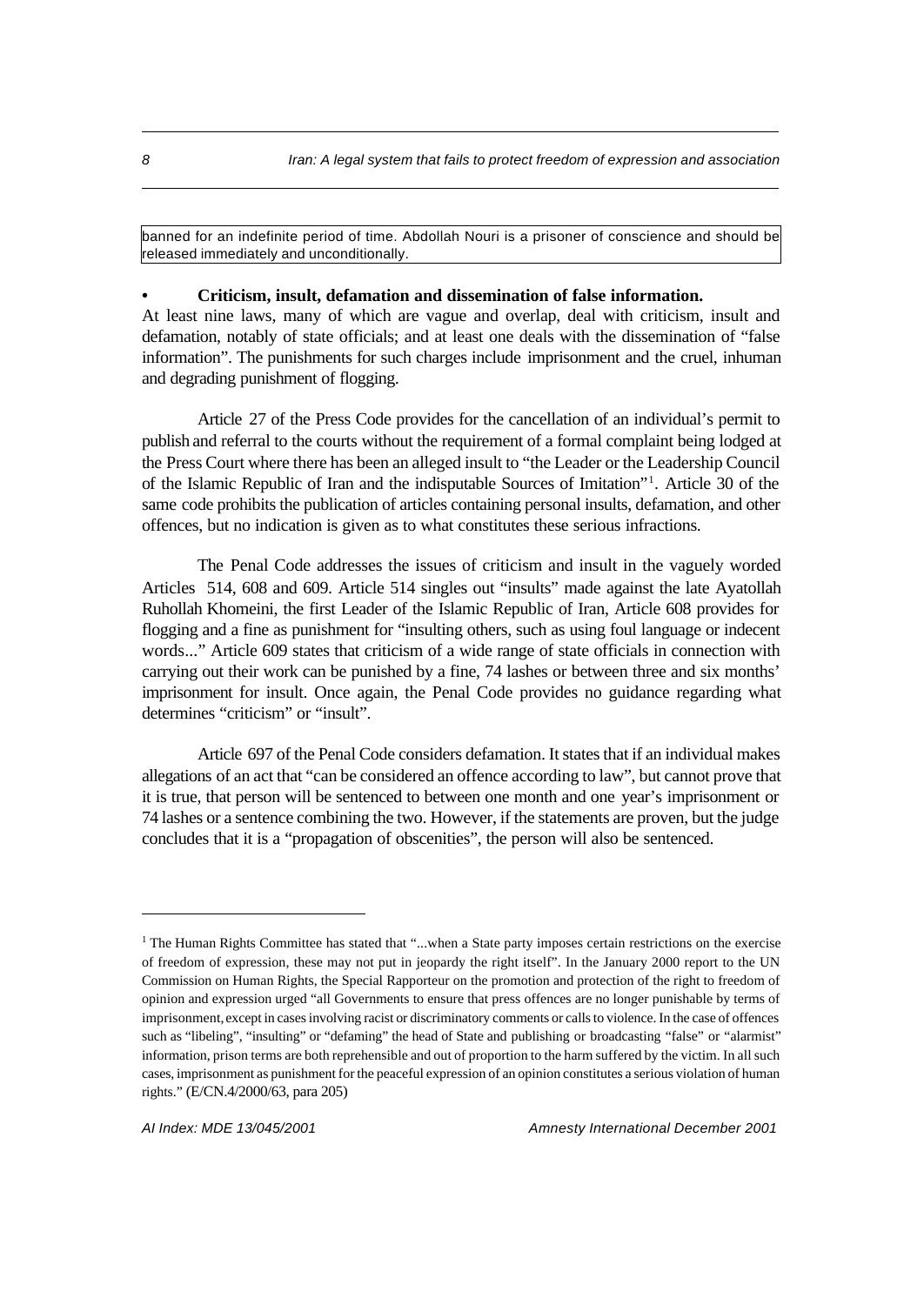Article 698 concerns the dissemination of false information or rumours with the intention of causing anxiety or unease in the public's mind. This is punishable by flogging or imprisonment. In October 2001, Fatemeh Govara'i [f], a journalist and member of the Dr 'Ali Shariati Cultural Studies Centre (*Daftar-e Pajohesh-ha-ye Farhangi-ye Doktor 'Ali Shari'ati*), was sentenced to six months' imprisonment and 50 lashes by a General Court in Qazvin, in central Iran, for charges including "spreading falsehood" in connection with an interview she gave to the weekly journal, *Velayat-e Qazvin*. She is reported to have criticized the breaking up by law enforcement officials of a private, unofficial gathering organized by Dr Ebrahim Yazdi, leader of the Iran Freedom Movement, a nationalist and religious group which was tolerated until March 2001.

## **THE ROLE OF THE JUDICIARY**

Resolution 31 adopted at the 1999 session of the United Nations Commission on Human Rights stated that "an independent and impartial judiciary and an independent legal profession are essential prerequisites for the protection of human rights and for ensuring that there is no discrimination in the administration of justice<sup>2</sup>."

Iran's judiciary lacks the structural independence guaranteed by the Constitution and there continues to be, at the time of writing, an absence of the separation of powers regarding the functions of investigator, prosecutor and judge. Lower court judges are required to give a ruling, even in the absence of codified law, and despite being held personally responsible for the judgments. These flaws have resulted in a catalogue of unfair trials.

• are, according to the preamble, "formulated to assist Member States in their task of securing and promoting the independence of the judiciary";

• " should be taken into account and respected by Governments within the framework of their national legislation and practice...", as stated in the preamble ;

• state under Principle 1 that the independence of the judiciary shall be guaranteed by the State and enshrined in the Constitution or the law of the country;

• require under Principle 2 that the judiciary shall decide matters before them impartially, on the basis of facts and in accordance with the law, without any restrictions, improper influences, inducements, pressures, threats or interferences, direct or indirect, from any quarter or for any reason; • seek to ensure under Principle 5 that everyone shall have the right to be tried by ordinary

courts or tribunals using established legal procedures;

• details in Principle 6 how independence of the judiciary entitles and requires the judiciary to ensure that judicial proceedings are conducted fairly and that the rights of the parties are respected.

## **• Independence of the judiciary**

Article 156 of the Constitution states that the judiciary is "an independent power, the protector of the rights of the individual and society, [and] responsible for the implementation of justice."

The UN Principles on the Independence of the Judiciary:

<sup>2</sup> Economic and Social Council, Commission on Human Rights resolution 1999/31, Independence and impartiality of the judiciary, jurors and assessors and the independence of lawyers (E/CN.4/RES/1999/31)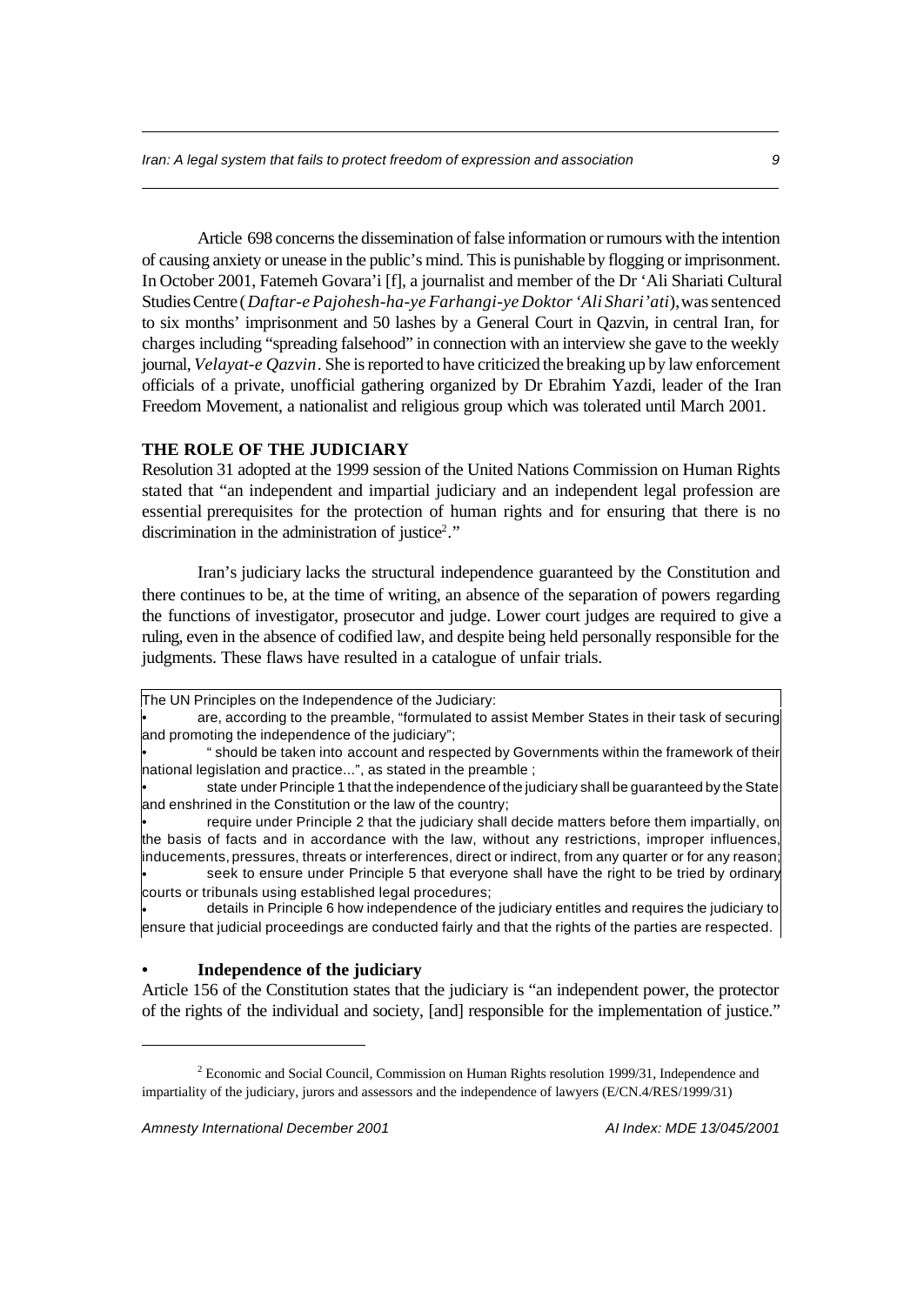Laws on the structure of the judiciary and current practice have, however, undermined the true independence of the judiciary.

Further, a senior judicial official has stated that judges have no independence in judgement (see box below). The UN Special Representative of the Commission on Human Rights on the situation of human rights in the Islamic Republic of Iran and the Special Rapporteur on the Independence of Judges and Lawyers have both voiced concern over this statement<sup>3</sup>.

Speaking to students at the Sharif Technical University on 8 October 2000, the First Deputy of the Head of the Judiciary, Hojjatoleslam val Moslemin Hadi Marvi, reportedly stated that "no one except for the Leader [*Vali Faqih*] is qualified to judge; to do so is at the discretion of the Leader. If not, the judgment has no place in religious jurisprudence [Shari'a] or law. A judge cannot say "it is my opinion..."; a judge must obey. The innocent judge is a very part of the Leader and has no independence in judgment." (*Hamshahri* and other newspapers 9 October 2000)

Moreover, the Head of the Judiciary is not elected from his peers by means of a confidential ballot, but is appointed to a five-year term by the Supreme Leader, to whom he is accountable. The Leader, according to official documents submitted to the UN<sup>4</sup>, is "the highest authority in the country". According to Article 110 of the Constitution, he "has the responsibility and authority to determine general policies of the country..." The same flawed method of appointment, based on Article 162 of the Constitution, is used to appoint the Chief of the Supreme Court and the Prosecutor General, further undermining the true independence of the judiciary.

## **• The employment, disciplining and removal of judges**

The Constitution charges the Head of the Judiciary to carry out all judicial, administrative and executive matters relating to the judiciary. According to Article 158 of the Constitution, he is responsible for the "employment of just and worthy judges, their dismissal, appointment, transfer, assignment to particular duties, promotions, and carrying out similar administrative duties, in accordance with the law."

All appointments to the judiciary are modeled on the flawed method of the appointment of the Head of the Judiciary by the Leader: the provincial heads of the judiciary, who - as is detailed below - also carry out investigations and prosecute suspects, appoint lower ranking judges who also have investigative and prosecutorial powers in their respective jurisdictions.

<sup>3</sup> United Nations Commission on Human Rights, *Report of the Special Rapporteur on the independence of judges and lawyers*, Dato' Param Cumaraswamy, submitted in accordance with Commission resolution 2000/42, 1 February 2001 [E/CN.4/2001/65]

<sup>4</sup>This is stated in the *Core document forming part of the reports of States Parties: Iran (Islamic Republic of)*, 15 July 1999 [HRI/CORE/1/Add.106]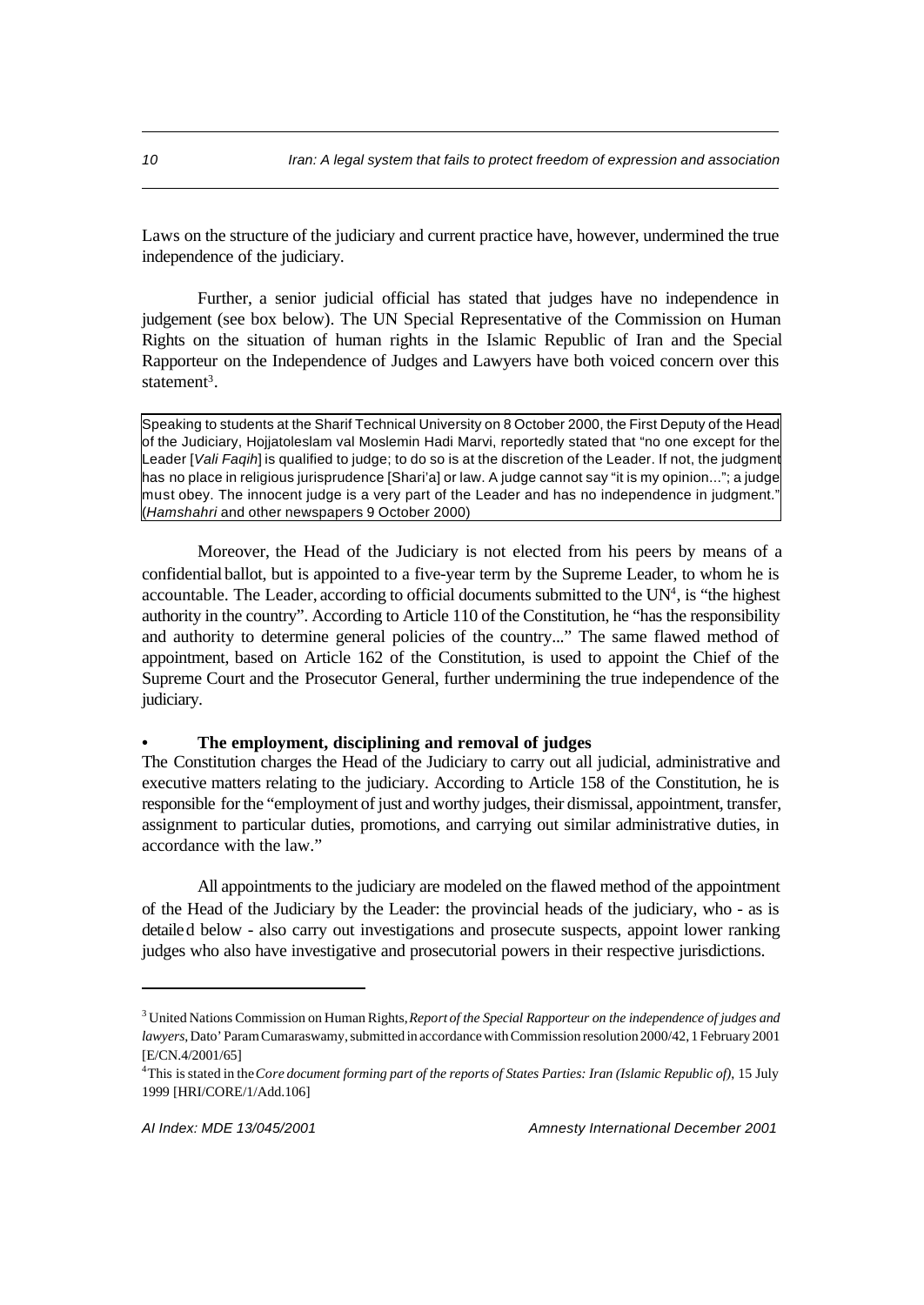Article 158 of the Constitution, which gives sweeping powers of appointment and removal of judges to the Head of the Judiciary, appears to contradict Article 164. This states that "[a] judge cannot be removed, whether temporarily or permanently, from the post he occupies except by trial and proof of his guilt, or in consequence of a violation entailing his dismissal". Yet the judge in such a trial may also be appointed by - and dependent on - the Head of the Judiciary and his own appointments. This structural flaw weakens the ability of judges to deliver justice independently and free from influence.

For example, on 26 November 2001, the judge of Branch 27 of the Tehran Appeal Court was reported to have been removed by the head of the Tehran judiciary, following doubt expressed over a verdict passed by him. He had reduced Akbar Ganji's prison (see box above) sentence from six years to six months' imprisonment. The head of the Tehran judiciary, citing article 235 of the Code of Criminal Procedures, which provides for a further appeal where, *inter alia*, another judge finds fault with a verdict, sought to have Akbar Ganji's appeal heard in another court. This was heard before Branch 1 of the Tehran Appeal Court, presided over by the head of the Tehran judiciary, who was the prosecutor and appellant. Article 235 of the Code of Criminal Procedures does not provide for the removal of a judge where a verdict may have been found to be faulty and it appears that the appeal court judge was removed arbitrarily.

## **• Impartiality: the separation of powers**

As indicated above, there is no clear separation of powers between the roles and functions of investigator, prosecutor and judge. In 1994, in a reform of the Revolutionary and Public Courts, these functions were vested in presiding judges of the case under investigation.

Furthermore, Article 27 of the Criminal Procedure Code expressly requires that "the head or the judge of every bench shall be duty bound to carry out investigations in person", while Article 30 enables the judge of the court to personally attend preliminary investigation sessions in order to supervise the manner of the investigation."

This structure creates confusion regarding the roles in which judges are likely to find it difficult to maintain the impartiality required under international human rights standards. It directly contravenes Guideline 10 of the United Nations' Guidelines on the Role of Prosecutors, which states that "The office of prosecutors shall be strictly separated from judicial functions."

It also undermines the guarantee of an impartial hearing in the Public and Revolutionary Courts as required under international standards for fair trial, including the provisions set out in Article 14 (1) of the International Covenant on Civil and Political Rights.

Under this structure, the independent and impartial administration of justice by many lower and appeal court judges is made exceedingly difficult: they are handed the nearly impossible task of having to investigate and prosecute allegations, some of which may be brought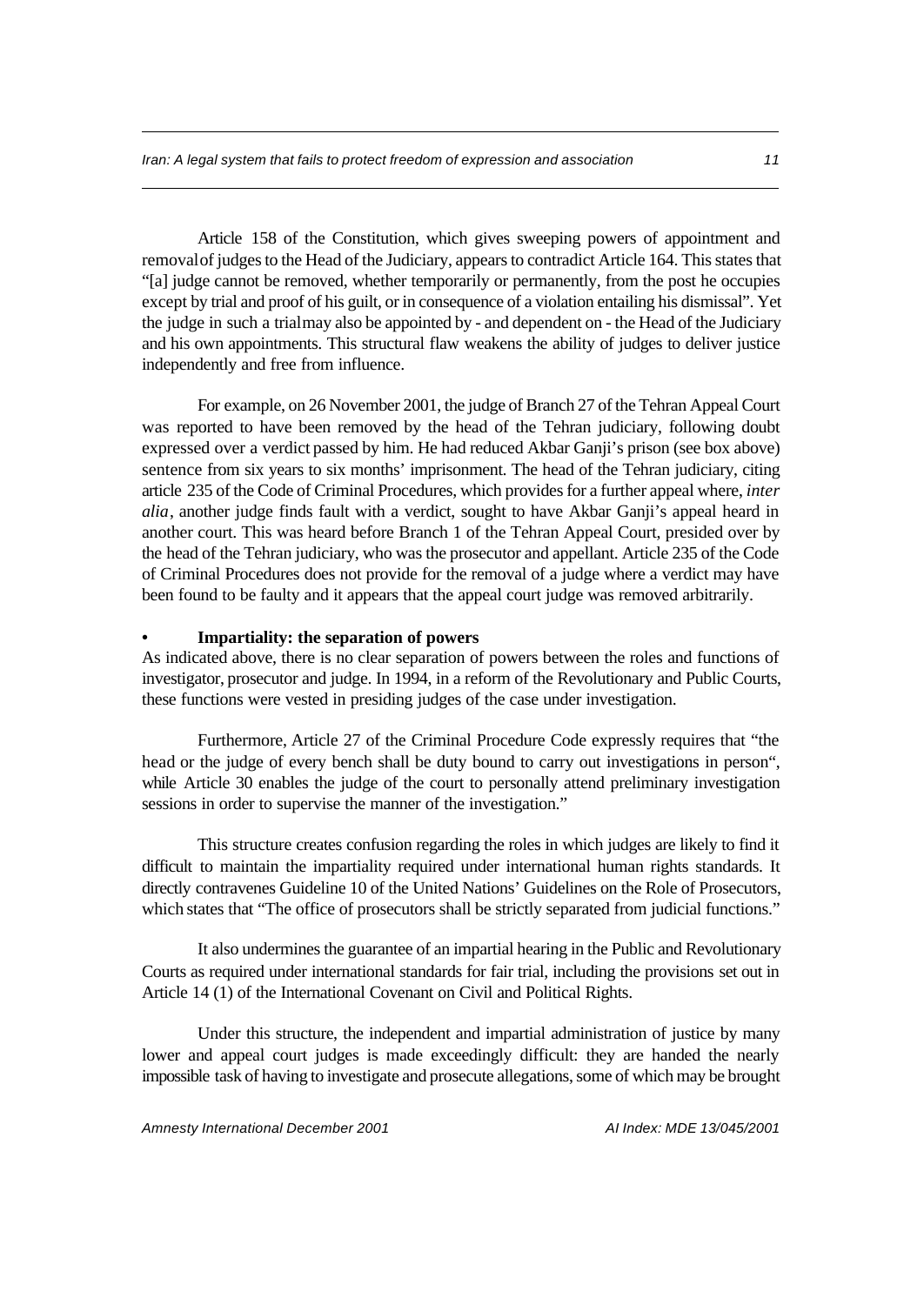by their superior, and the region's 'chief prosecutor' and the judge may well feel under pressure to convict those before him precisely because the charges originate from his superior.

### **• The constitutional requirement to give a ruling**

Article 167 of the Constitution states that "The judge is bound to endeavour to judge each case on the basis of the codified law", but adds that "In case of the absence of any such law, he has to deliver his judgement on the basis of authoritative Islamic sources and authentic fatawa [decrees made by theologians]. He, on the pretext of the silence or deficiency of law in the matter, or its brevity or contradictory nature, cannot refrain from admitting and examining cases and delivering his judgement."

The requirement to rule on cases in the absence of codified law contradicts Principle 2 of the Basic Principles on the Independence of the Judiciary, that " The judiciary shall decide matters before them impartially, on the basis of facts and in accordance with the law..." and constitutes a further encroachment to the independence of judges.

#### **• Personal liability of judges**

Judges in Iran must also bear in mind that they may be held responsible for losses incurred as a result of a judgment: Article 171 of the Constitution states that "Whenever an individual suffers moral or material loss as the result of a default or error of the judge with respect to the subject matter of a case or the verdict delivered, or the application of a rule in a particular case, the defaulting judge must stand surety for the reparation of that loss in accordance with Islamic criteria, if it be a case of default."

Principle 16 of the Basic Principles on the Independence of the Judiciary, however, states that "...judges should enjoy personal immunity from civil suits for monetary damages for improper acts or omissions in the exercise of their judicial functions."

## **• The Special Court for the Clergy (SCC)**

Amnesty International published an assessment of the Special Court for the Clergy in 1997<sup>5</sup>. It concluded that trials before it fall short of minimum international standards for fair trial. It is an extraordinary court established by edict, whose procedure code has no provision for appeal. The court therefore contravenes international human rights standards that provide for the right to be tried by ordinary courts using established judicial procedures, guaranteeing, inter alia, the right to appeal to a higher tribunal.

In December 1998, in his report submitted to the Fifty Fifth session of the UN Commission on Human Rights, the Special Representative on the situation of Human Rights in

<sup>&</sup>lt;sup>5</sup> Please see *Iran: Human Rights Violations against Shi'a Religious Leaders and their followers*, issued by Amnesty International in June 1997 (AI Index MDE/13/18/97)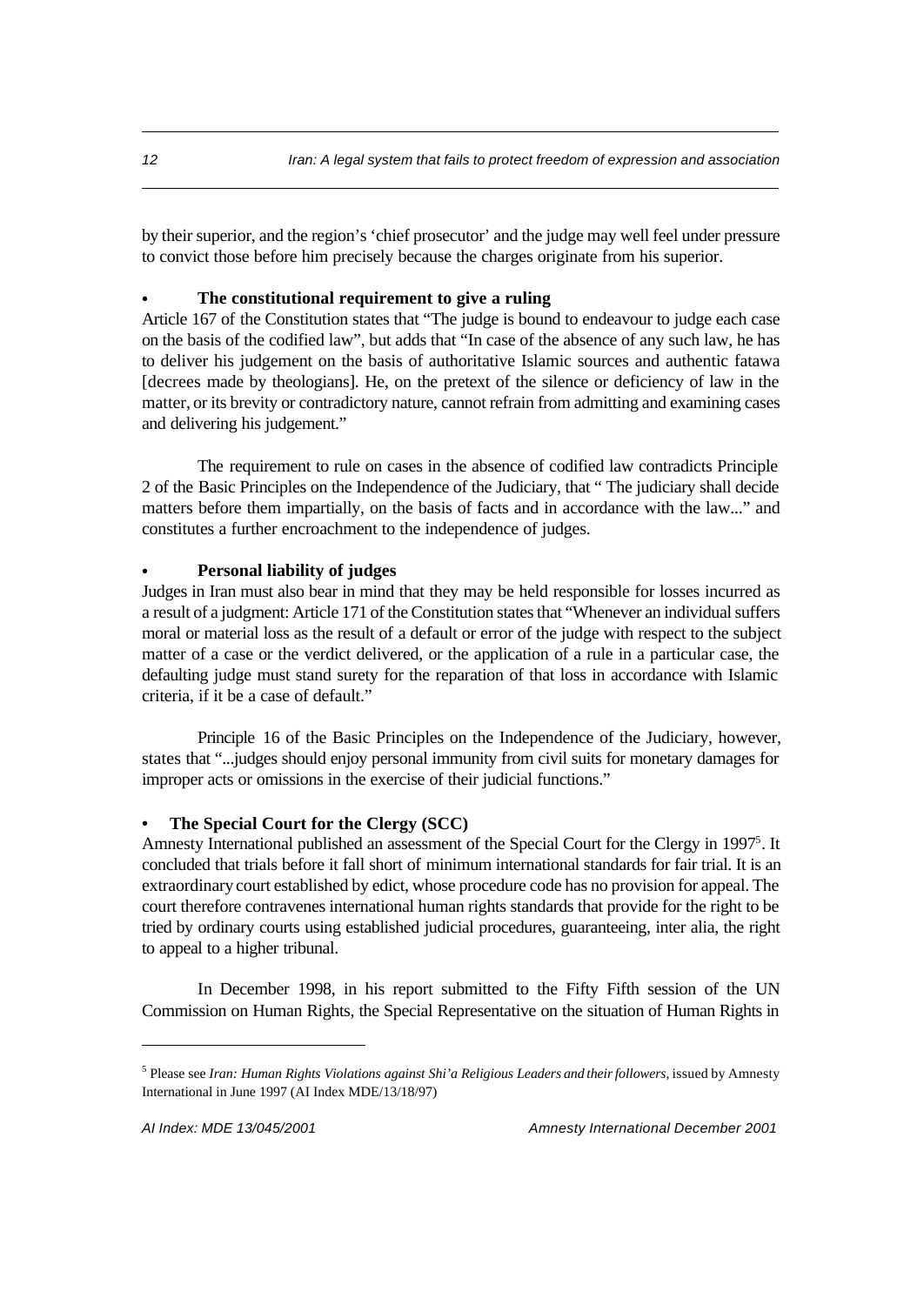Iran stated that "it is difficult to justify the continued existence of such an apparently and secretive tribunal." The Special Representative recommended that it be abolished, or at least that it be converted into a commission charged with settling theological issues in the narrowest sense.

## **• Bill on the Reform of the Revolutionary and General Court and reestablishment of the procuracy**

Parliament's Legal Affairs Committee reportedly approved this draft bill in June 2001. On 25 November 2001 the Islamic Consultative Assembly, or parliament, approved the first 12 articles of the 22 article bill. At the time of writing, the remaining articles were pending approval and would then be sent to the Council of Guardians for ratification prior to enactment.

If passed, it remains to be seen whether the bill will provide for the separation the duties of investigation, prosecution and judgment. It could establish independent prosecutors who, at the provincial level, could be accorded the same professional rank as the head of the provincial judiciary. While it is not known how the prosecutors would be appointed nor how the role of investigative judge would develop in practice, the draft bill also foresees the separation of civil and penal courts, allowing greater specialization by suitably trained judges.

The bill is an opportunity for parliament and the Council of Guardians to bring greater transparency, accountability and speed to the administration of justice and to enable judges and prosecutors to develop specialized skills. If, however, the judiciary retains responsibility for the selection of the prosecutor, the bills' provisions could become an additional burden to the judicial system and further undermine the administration of justice.

## **THE ROLE OF LAWYERS AND THE BAR ASSOCIATIONS**

The independence and security of lawyers and their professional association - the Bar Associations - are among the internationally supported essential elements for the protection of human rights in the administration of justice. Current provisions for the registration of lawyers, their apprenticeship with a given Bar Association, and the independence of the Bar Associations fall far short of international standards. Specifically, they undermine the independence of lawyers and the Bar Associations, limiting the right of the accused to effective defence.

For example, since 1997, the duties and functions typically carried out by Bar Associations at an international level have been, in Iran, reduced in scope from the provisions that existed under the 1956 (Legal) Bill on the Independence of the Bar Associations.

### **• Limits on who can serve an apprenticeship with the Bar Associations**

Article 2 of the Law on the Requirements for Obtaining a Lawyer's License (1997) sets out sweeping exclusions regarding who can become a lawyer (see box below). By specifically excluding individuals on the basis of belief and association, these regulations undermine the independence of lawyers.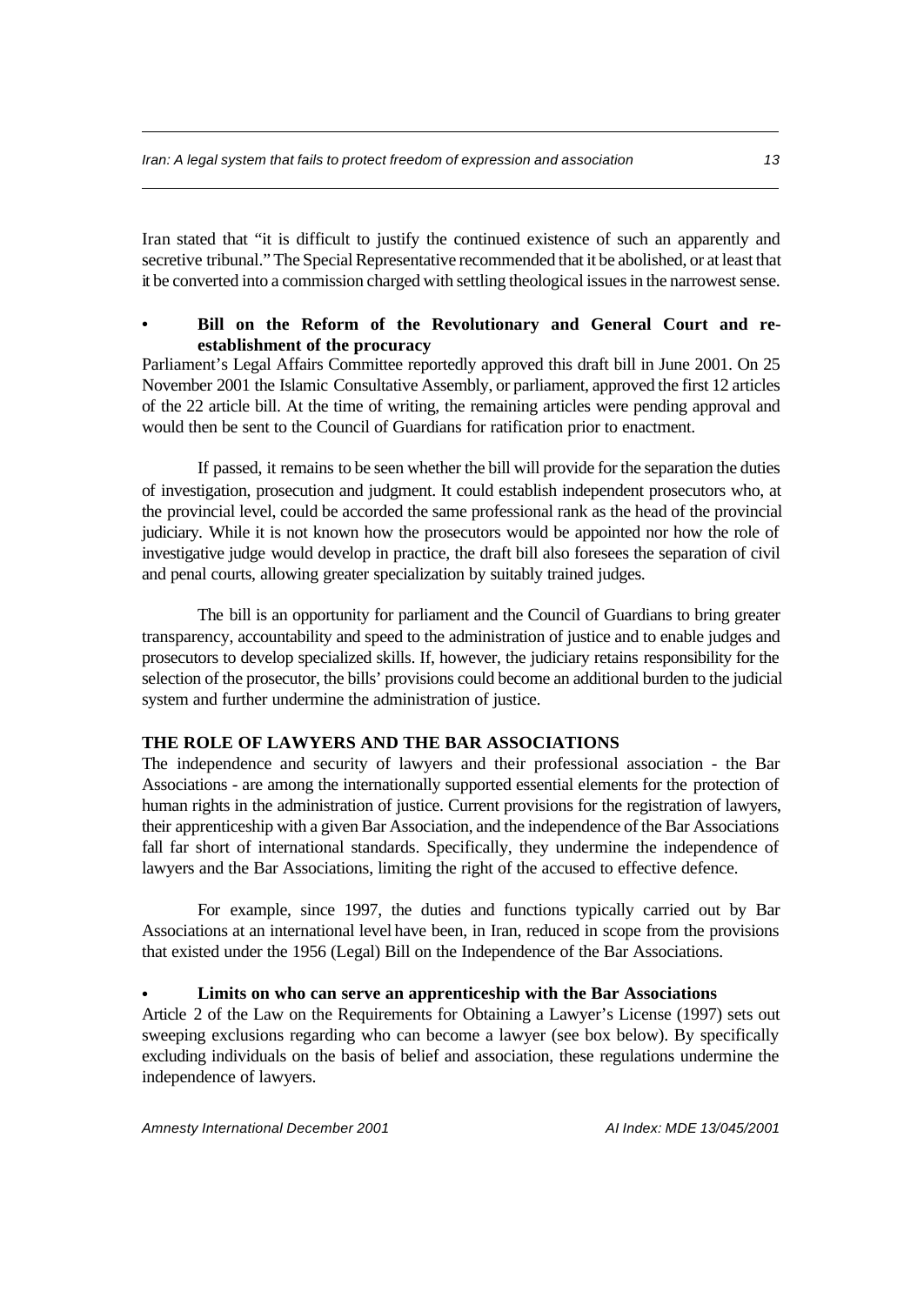The Bar Associations are made complicit in implementing these limitations by being required to contact the "competent authorities" to ensure that the conditions set out in the law are fulfilled.

The law concerning the requirements for becoming a lawyer contains limits to freedom of expression and association that contravene international standards:

Article 2 of the Law on the Requirements for Obtaining a Lawyer's License (1997) states:

*"Permission to work as a trainee lawyer shall be issued to individuals who, in addition to having a BA degree in law or a higher degree; or basic Islamic Law or its equivalent from religious seminaries and universities, possess the following conditions:*

*A. Belief in and practical devotion to Islam and its precepts*

*B. Belief in the Islamic Republic, Velayat-e Faqih* [Leadership by a religious jurisprudent] *and loyalty to the Constitution. [...]*

*D. Not having had membership or activity in atheist groups, misleading denominations and groups opposed to Islam as well as groups whose manifesto is based on negating divine religions.*

*E. Not having the record of being an associate of the defunct Pahlavi regime or strengthening the foundations of the former regime.*

*F. Not having membership in or supporting outlawed groups opposed to the Islamic Republic of Iran*."

These limits are also in contrast to Article 23 of the Constitution, which states:

*"The investigation of individuals' beliefs is forbidden, and no one may be molested or taken to task simply for holding a certain belief.*"

By means of these limitations, the judiciary and "competent authorities" - believed to include the Ministry of Intelligence - control those who may be eligible for training places with a Bar Association, and later entry into the legal profession. These provisions undermine the independence of lawyers and of the Bar Association as they limit the personal freedom and professional security of the applicant; limit lawyers from providing effective defence of their clients and undermine the professional integrity, security and independence required by lawyers.

These limitations also contravene Iran's international commitments to freedom of expression and association under Articles 19 and 22 of the International Covenant on Civil and Political Rights, as well as Principle 10 of the Basic Principles on the Role of Lawyers, which requires governments and professional associations to ensure that there is no discrimination against a person with respect to entry into, or continued practice within, the legal profession on grounds of a variety of criteria including political or other opinion.

#### **• Limits placed on the Bar Associations**

Principle 24 of the Basic Principles on the Role of Lawyers requires states to ensure that lawyers are entitled to join self-governing professional associations to represent their interests and that the executive body of such associations "shall be elected by its members and shall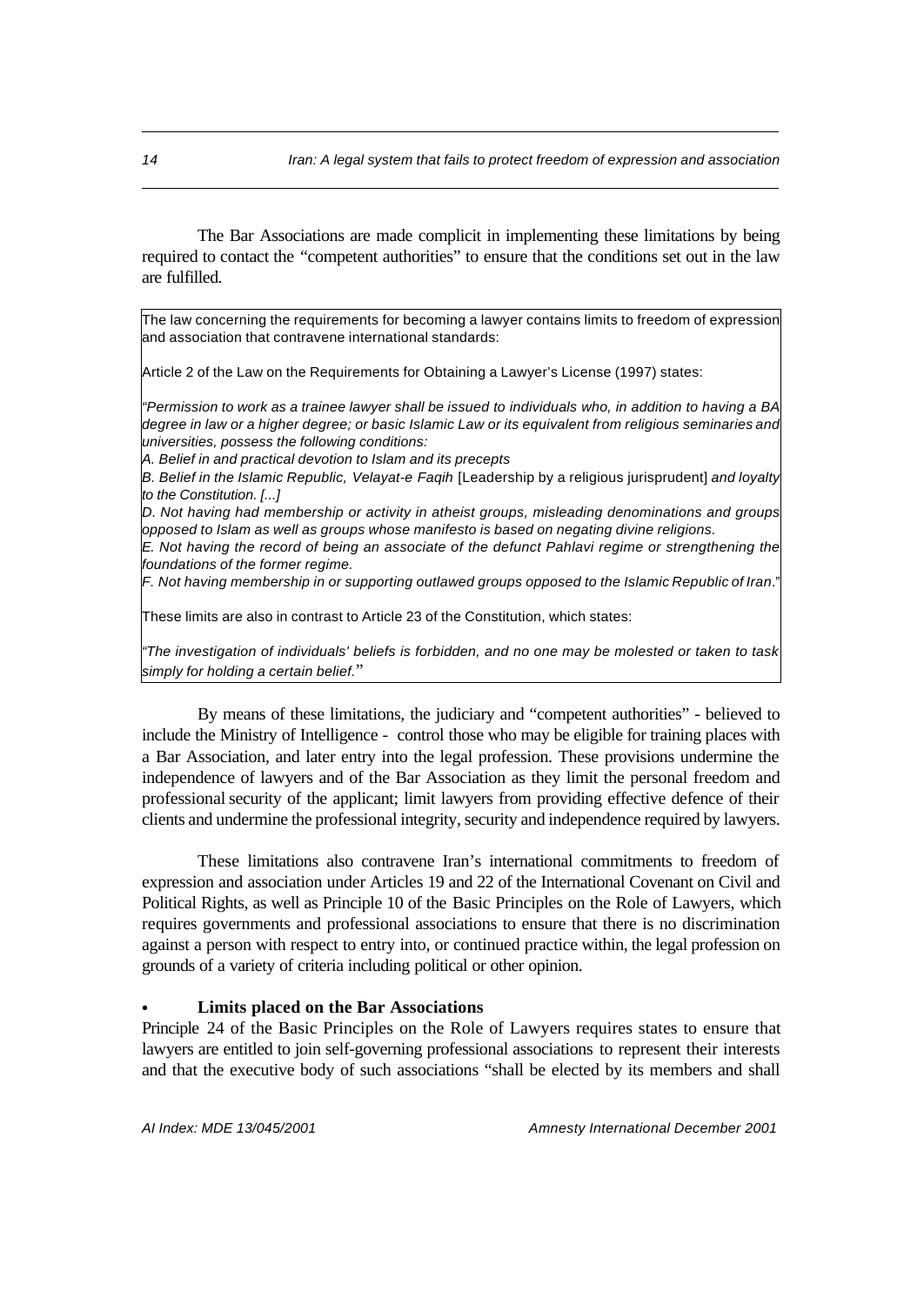exercise its functions without external interference" in accordance with international standards for freedom of expression and association.

The Tehran Bar Association was forcibly ejected from its office in 1981 and many of its members fled or were arrested in 1982<sup>6</sup>. Although, from that point, on the head of the Tehran Bar Association was appointed by the judiciary, the legal basis for the body had not lapsed: the 1955 (Legal) Bill on the Independence of the Bar Association and legislation passed in 1956 entitled the Procedures Regarding the Legal Bill on the Independence of the Bar Association remained in force. Both of these laws broadly meet international standards for the independence of the legal profession as set out in the Basic Principles on the Role of Lawyers. Nevertheless, from at least 1978 to 1999, lawyers were unable to elect the executive body of the Bar Associations. Now, although elections do take place, these are subject to "external interference" by the judiciary that violates Principle 24 of the Basic Principles on the Role of Lawyers.

Under the 1997 Law on the Requirements for Obtaining a Lawyer's License, those who wish to stand for the board of a Bar Association must face the same sweeping exclusions applied to trainee lawyers under Article 2, discussed above. Article 4 additionally requires the High Disciplinary Court of Judges to "investigate the eligibility of candidates to the board", ensuring that Bar Association members cannot freely elect representatives of their choice.

In late 1999, those individuals who stood for election to the 21st Board of the Bar Association were subject to approval - or rejection - by the High Disciplinary Court of Judges. According to unconfirmed reports received by Amnesty International, the head of the court stated that the court had no role in the investigation into the competence of those standing, since it had sent the list of those standing for election to the Ministry of Intelligence and was merely reflecting the latter's decisions regarding who could stand for election to the board of the Bar Association.

Not long after his election, the head of the Tehran Bar Association protested to the Supreme Disciplinary Court of Judges against these limitations.

Amnesty International acknowledges the right of states to impose limits on joining associations to those who have committed human rights violations or been convicted of recognizably criminal offences. However, the organization believes that such restrictions can only be imposed on individual cases; not applied generally to a group, faith or class of people. It is important for the law in this instance to be clear about who determines such limitations.

## **• Disciplining lawyers**

<sup>6</sup> Amnesty International, *Iran: Unfair trials of political detainees*, July 1992 (AI Index MDE 13/15/92)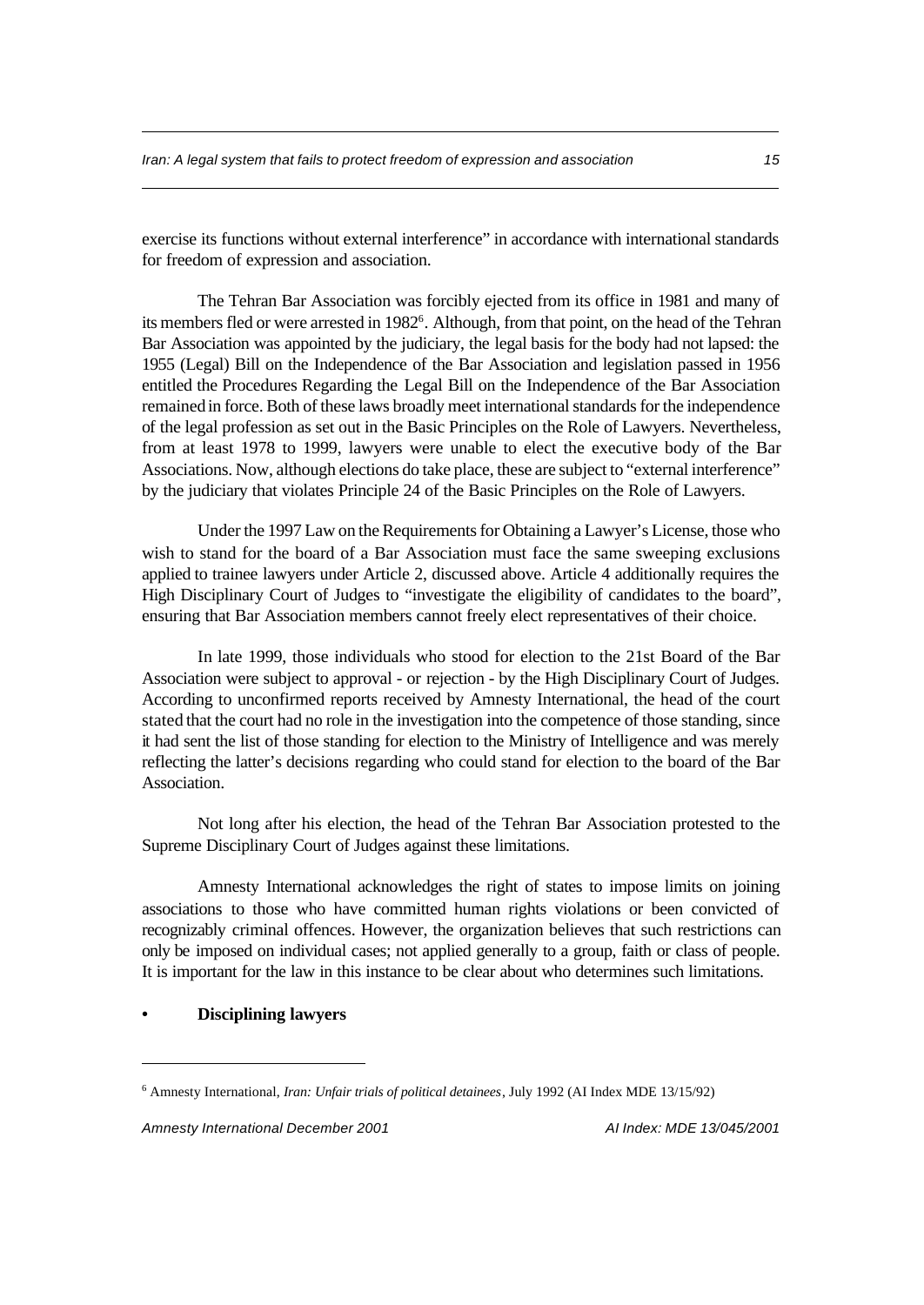Principle 28 of the Basic Principles on the Role of Lawyers stipulates that "disciplinary proceedings against lawyers will be brought before an impartial disciplinary committee established by the legal profession" or before an independent statutory authority or court and shall be subject to independent judicial review. In Iran, Bar Associations are no longer able to discipline their members, despite the legal provisions and international principles supporting this function.

The 1956 (Legal) Bill on the Independence of the Bar Associations upholds this principle. It provides for investigations into the malpractice of lawyers to be undertaken by the Bar's Lawyers' Disciplinary Prosecutor and the Lawyers' Disciplinary Courts. Article 17 of this law, moreover, states that no lawyer can be suspended or banned from the practice of law except by a final decision by the Disciplinary Court.

The full scope of functions of the Lawyers' Disciplinary Prosecutor and Courts has, however, lapsed. The role of Disciplinary Prosecutor appears inactive, as the Lawyers' Disciplinary Courts only considers cases brought before it either by the judiciary or by members of the Bar Associations.

Members of the Bar Associations may appeal against judgments issued by these courts, but in contravention of Principle 28 of the Basic Principles on the Role of Lawyers, the appeal appears to be heard by the High Court for the Discipline of Judges, which can suspend or ban the lawyer.

## **• Further measures undermining the independence and security and of lawyers and Bar Associations**

Article 187 of the May 2000 Law on the Third Economic Social and Cultural Development Plan entered into force in September 2001. Despite having the noble aims of seeking to provide access to legal services for a greater number of people, it is a further encroachment by judicial authorities - albeit couched in an economic bill - on the legal profession, its professionalism, and specifically, the Bar Associations, whose membership does not appear to have been consulted in its drafting. The Tehran Bar Association has made clear its detailed concerns about the law to Iranian officials and the public for over a year (see below).

Article 187 stipulates that the judiciary "shall be authorized to confirm the competence of the graduates of law who shall be granted licenses for the establishment of legal advisory institutes." The advisors are authorized to present cases in court as a lawyer in court.

It is common international practice for the Bar Association to grant licenses to newly qualified lawyers, following a recognized method of qualification. Article 6 of the 1956 (Legal) Bill on the Independence of the Bar Association authorized the Bar Associations to issue licenses to qualified lawyers, in keeping with the spirit of, for example, Principle 9 of the Basic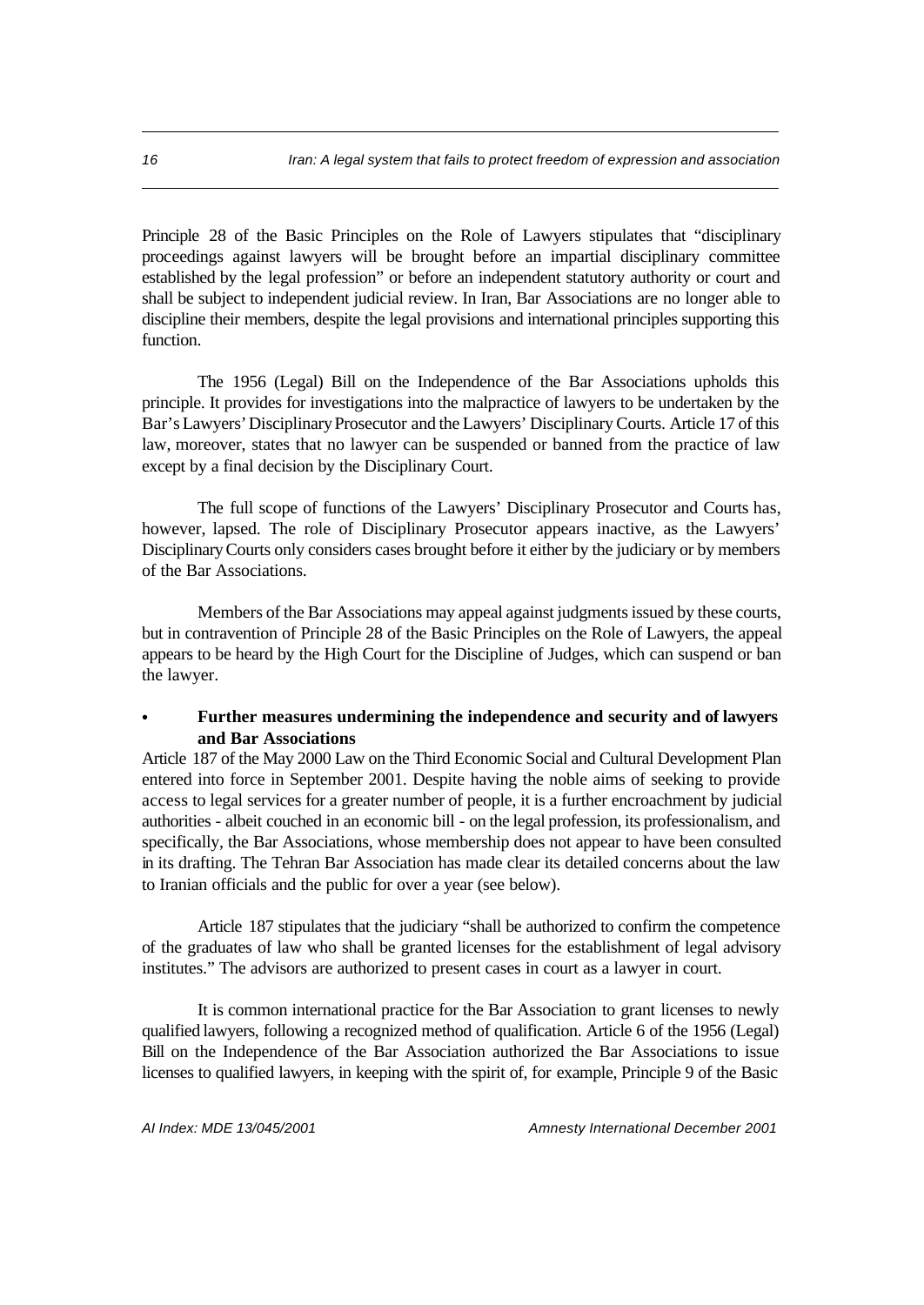Principles on the Role of Lawyers: that lawyers be made aware of the ideals, ethical duties of the profession and of human rights and fundamental freedoms.

The present law removes this function, giving it to the judiciary. This makes all law students subject to the sweeping exclusions described above and significantly reduces the independence and security of lawyers, and, as a consequence, Bar Associations. It is a violation of Principle 16 of the Basic Principles on the Role of Lawyers, which states that "Governments shall ensure that lawyers (a) are able to perform all of their professional functions without intimidation, hindrance, harassment or improper interference..."

Human rights lawyers, Shirin Ebadi [f] and Mohsen Rahami - along with several others - were tried on 15 July 2000 in a closed hearing by Branch 16 of the General Court. On 28 September 2000 they were sentenced to 18 month suspended prison sentences and both were banned from practising law for five years; others received prison sentences for their involvement in the alleged offence. Both were tried by a General Court in connection with their activities as lawyers.

The two had met at Shirin Ebadi's office to conduct an interview with a witness who appeared to have relevant testimony for cases on which the two lawyers were working. Shirin Ebadi was one of a team of lawyers whose clients were family members of four individuals murdered in 1998 and 1999. The alleged murderers were then on trial and Shirin Ebadi was representing them. Hojjatoleslam Mohsen Rahami was the defence lawyer of students pursuing damages in connection with injuries they sustained during a security forces' raid on student dormitories in July 1999.

A videotape was made of the witness' testimony, in which he reportedly discussed his activities as a member of a militant group, *Ansar-e Hezbollah*, or Partisans of the Party of God. He allegedly implicated senior establishment figures in allegations about the activities of the group, which include a failed attempt to murder Hojjatoleslam Abdollah Nouri, former Vice President and Interior Minister.

The tape was later found to be in circulation in public and the two lawyers were arrested, along with several others. They were charged with ''disturbing public opinion'', "disseminating false information" and other offences.

On 27 June 2000, the two were arrested, separately. Shirin Ebadi has reportedly stated that at one o'clock in the afternoon on the day she was arrested, she heard in a news broadcast that one woman and one cleric had been arrested in connection with the tape. She then received a telephone call from a friend, but she reassured her friend that she had not been arrested. Six hours later two plain-clothes officers appeared at her office and she went to court for initial interrogations. She spent 25 days in temporary custody prior to being released on bail.

The trial took place *in camera* but the judiciary permitted two observers from the Tehran Bar Association to attend the trial; a similar request from parliament was denied. Both lawyers have appealed the verdict, against which the Tehran Bar Association publicly protested, and continue to practice law<sup>7</sup>.

<sup>7</sup> Amnesty International press statement, 14 July 2000, *IRAN: More Failures of Iranian Justice* (AI Index MDE 13/019/2000).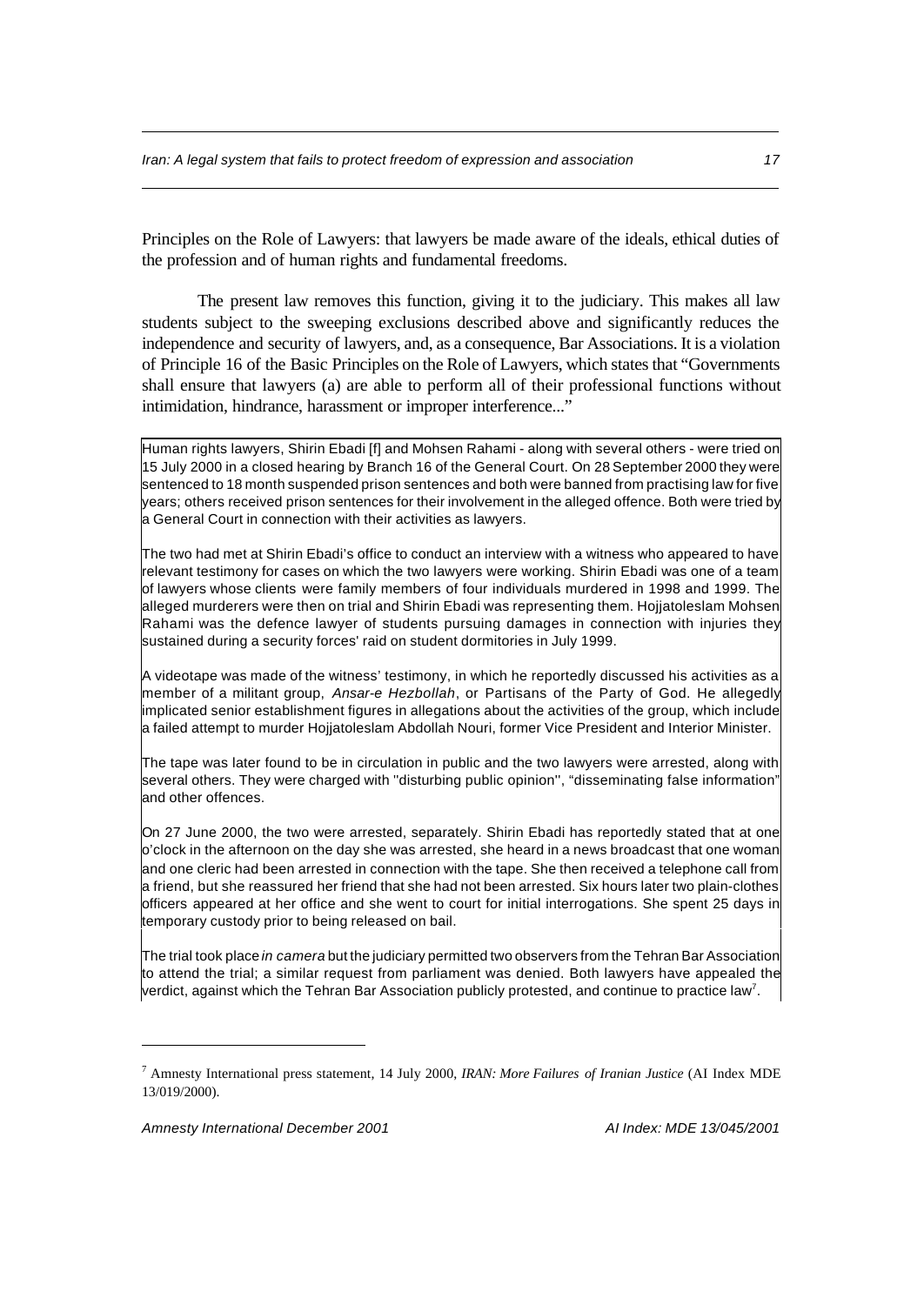## **• Reactions to the enactment of Article 187**

Article 187 of the May 2000 Law on the Third Economic Social and Cultural Development Plan has consistently been opposed by the Bar Associations. On 6 November 2001, the Bar Associations, along with participants representing the judiciary and executive, held an extraordinary meeting to discuss the article and its impact. The topics debated included the independence and dignity of judges and Bar Associations.

The 18-point declaration of principles issued at the close of the event was unprecedented in its appeal to the authorities to uphold international standards with regard to human rights and the role of the Bar Association and judiciary.

Point 2 of the declaration, for example, calls for complete compliance with the Universal Declaration of Human Rights and the International Covenant on Civil and Political Rights and other international treaties which Iran has ratified and to which it is a state party. Point 3 calls for protection of the independence of the judiciary and judges, and for the cessation of political intervention into judicial matters. Point 5 calls for protection of the independence of the Bar Associations according to internationally accepted provisions, the Law on the Independence of the Bar Associations and Article 24 of the Basic Principles on the Role of Lawyers.

On 7 November 2001, the day after the declaration was issued, as part of an emergency measure, parliamentarians annulled the article. It remains to be seen whether this move will be finally approved by the Guardian Council.

#### **CONCLUSIONS AND RECOMMENDATIONS**

Vague and overlapping laws limiting freedom of expression and association; a flawed structure of the judiciary, lacking true independence and marred by an unsound system of appointments, hampered by a lack of separation of powers and the judges' legal obligation to give a ruling for which they are held personally responsible and which may not be backed up in law, have led to many failures in the administration of justice in Iran.

The safeguards of defence normally provided by lawyers and an independent Bar Association have been dramatically weakened by their dependence on the judiciary, resulting in a pattern of irregular procedures both before and during trials, and flawed provisions for appeal. In Iran today there is a pattern of arrest, detention and imprisonment of individuals following unfair trial for no other reason than the expression of their conscientiously held beliefs. Amnesty International proposes the following recommendations.

## **To the Iranian government and judicial authorities and to all those involved in the administration of justice**

\* Release immediately and unconditionally all prisoners of conscience;